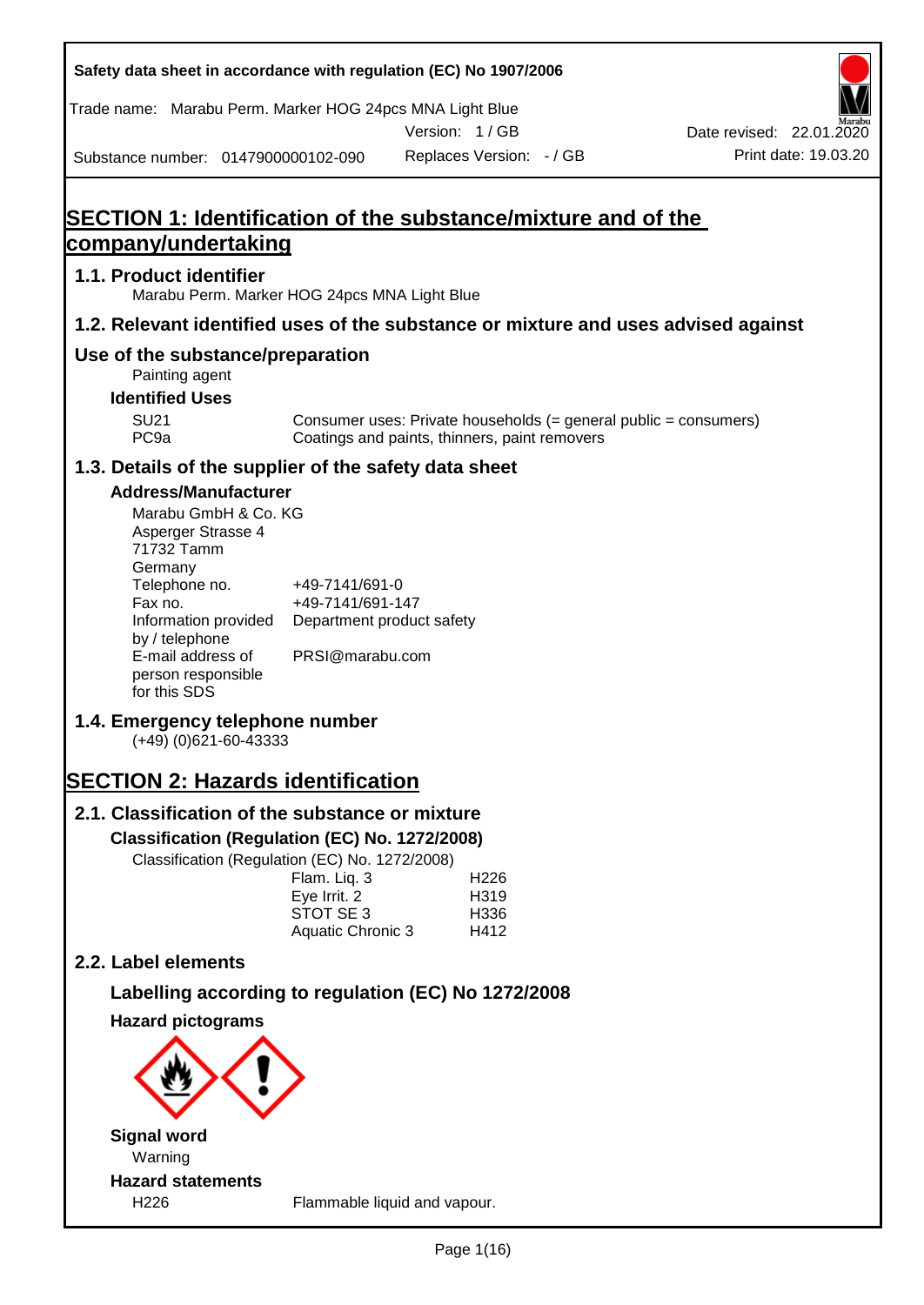| Safety data sheet in accordance with regulation (EC) No 1907/2006                           |                                                                           |      |                          |                          |      |                                                                                  |
|---------------------------------------------------------------------------------------------|---------------------------------------------------------------------------|------|--------------------------|--------------------------|------|----------------------------------------------------------------------------------|
| Trade name: Marabu Perm. Marker HOG 24pcs MNA Light Blue                                    |                                                                           |      |                          |                          |      |                                                                                  |
|                                                                                             |                                                                           |      | Version: 1 / GB          |                          |      | Date revised: 22.01.2020                                                         |
| Substance number: 0147900000102-090                                                         |                                                                           |      |                          | Replaces Version: - / GB |      | Print date: 19.03.20                                                             |
| H319                                                                                        | Causes serious eye irritation.                                            |      |                          |                          |      |                                                                                  |
| H336                                                                                        | May cause drowsiness or dizziness.                                        |      |                          |                          |      |                                                                                  |
| H412                                                                                        | Harmful to aquatic life with long lasting effects.                        |      |                          |                          |      |                                                                                  |
| <b>Precautionary statements</b>                                                             |                                                                           |      |                          |                          |      |                                                                                  |
| P <sub>101</sub>                                                                            |                                                                           |      |                          |                          |      | If medical advice is needed, have product container or label at hand.            |
| P102                                                                                        | Keep out of reach of children.                                            |      |                          |                          |      |                                                                                  |
| P210                                                                                        | sources. No smoking.                                                      |      |                          |                          |      | Keep away from heat, hot surfaces, sparks, open flames and other ignition        |
| P264.1                                                                                      | Wash hands thoroughly after handling.                                     |      |                          |                          |      |                                                                                  |
| P271                                                                                        | Use only outdoors or in a well-ventilated area.                           |      |                          |                          |      |                                                                                  |
| P280                                                                                        |                                                                           |      |                          |                          |      | Wear protective gloves / protective clothing / eye protection / face protection. |
| P305+P351+P338                                                                              | lenses, if present and easy to do. Continue rinsing.                      |      |                          |                          |      | IF IN EYES: Rinse cautiously with water for several minutes. Remove contact      |
| P405<br>P501.9                                                                              | Store locked up.<br>Dispose of contents / container as problematic waste. |      |                          |                          |      |                                                                                  |
|                                                                                             |                                                                           |      |                          |                          |      |                                                                                  |
| Hazardous component(s) to be indicated on label (Regulation (EC) No. 1272/2008)<br>contains |                                                                           |      |                          |                          |      |                                                                                  |
|                                                                                             | 1-Methoxy-2-propanol                                                      |      |                          |                          |      |                                                                                  |
| 2.3. Other hazards<br>No special hazards have to be mentioned.                              |                                                                           |      |                          |                          |      |                                                                                  |
|                                                                                             |                                                                           |      |                          |                          |      |                                                                                  |
| <b>SECTION 3: Composition/information on ingredients</b>                                    |                                                                           |      |                          |                          |      |                                                                                  |
| 3.2. Mixtures                                                                               |                                                                           |      |                          |                          |      |                                                                                  |
| <b>Hazardous ingredients</b>                                                                |                                                                           |      |                          |                          |      |                                                                                  |
| <b>Ethanol</b>                                                                              |                                                                           |      |                          |                          |      |                                                                                  |
| CAS No.                                                                                     | 64-17-5                                                                   |      |                          |                          |      |                                                                                  |
| EINECS no.                                                                                  | 200-578-6                                                                 |      |                          |                          |      |                                                                                  |
| Registration no.                                                                            | 01-2119457610-43                                                          |      |                          |                          |      |                                                                                  |
| Concentration                                                                               | $>=$ 25                                                                   |      | $\epsilon$               | 50                       | $\%$ |                                                                                  |
| Classification (Regulation (EC) No. 1272/2008)                                              |                                                                           |      |                          |                          |      |                                                                                  |
|                                                                                             | Flam. Liq. 2                                                              |      | H <sub>225</sub>         |                          |      |                                                                                  |
|                                                                                             | Eye Irrit. 2                                                              |      | H319                     |                          |      |                                                                                  |
| Concentration limits (Regulation (EC) No. 1272/2008)                                        |                                                                           |      |                          |                          |      |                                                                                  |
|                                                                                             | Eye Irrit. 2                                                              | H319 |                          | $>= 50 \%$               |      |                                                                                  |
| 1-Methoxy-2-propanol                                                                        |                                                                           |      |                          |                          |      |                                                                                  |
| CAS No.                                                                                     | 107-98-2                                                                  |      |                          |                          |      |                                                                                  |
| EINECS no.                                                                                  | 203-539-1                                                                 |      |                          |                          |      |                                                                                  |
| Registration no.<br>Concentration                                                           | 01-2119457435-35<br>$=$                                                   | 25   |                          | 50                       | $\%$ |                                                                                  |
|                                                                                             |                                                                           |      | $\overline{\phantom{a}}$ |                          |      |                                                                                  |
| Classification (Regulation (EC) No. 1272/2008)                                              |                                                                           |      |                          |                          |      |                                                                                  |
|                                                                                             | STOT SE 3                                                                 |      | H336                     |                          |      |                                                                                  |
|                                                                                             | Flam. Liq. 3                                                              |      | H226                     |                          |      |                                                                                  |
|                                                                                             |                                                                           |      |                          |                          |      |                                                                                  |
| <b>Benzyl alcohol</b>                                                                       |                                                                           |      |                          |                          |      |                                                                                  |
| CAS No.                                                                                     | 100-51-6                                                                  |      |                          |                          |      |                                                                                  |
| EINECS no.                                                                                  | 202-859-9                                                                 |      |                          |                          |      |                                                                                  |
| Registration no.                                                                            | 01-2119492630-38                                                          |      |                          | 10                       | %    |                                                                                  |
| Concentration                                                                               | $>=$                                                                      | 1    | $\prec$                  |                          |      |                                                                                  |
| Classification (Regulation (EC) No. 1272/2008)                                              |                                                                           |      |                          |                          |      |                                                                                  |
|                                                                                             | Acute Tox. 4                                                              |      | H332                     |                          |      |                                                                                  |
|                                                                                             |                                                                           |      |                          |                          |      |                                                                                  |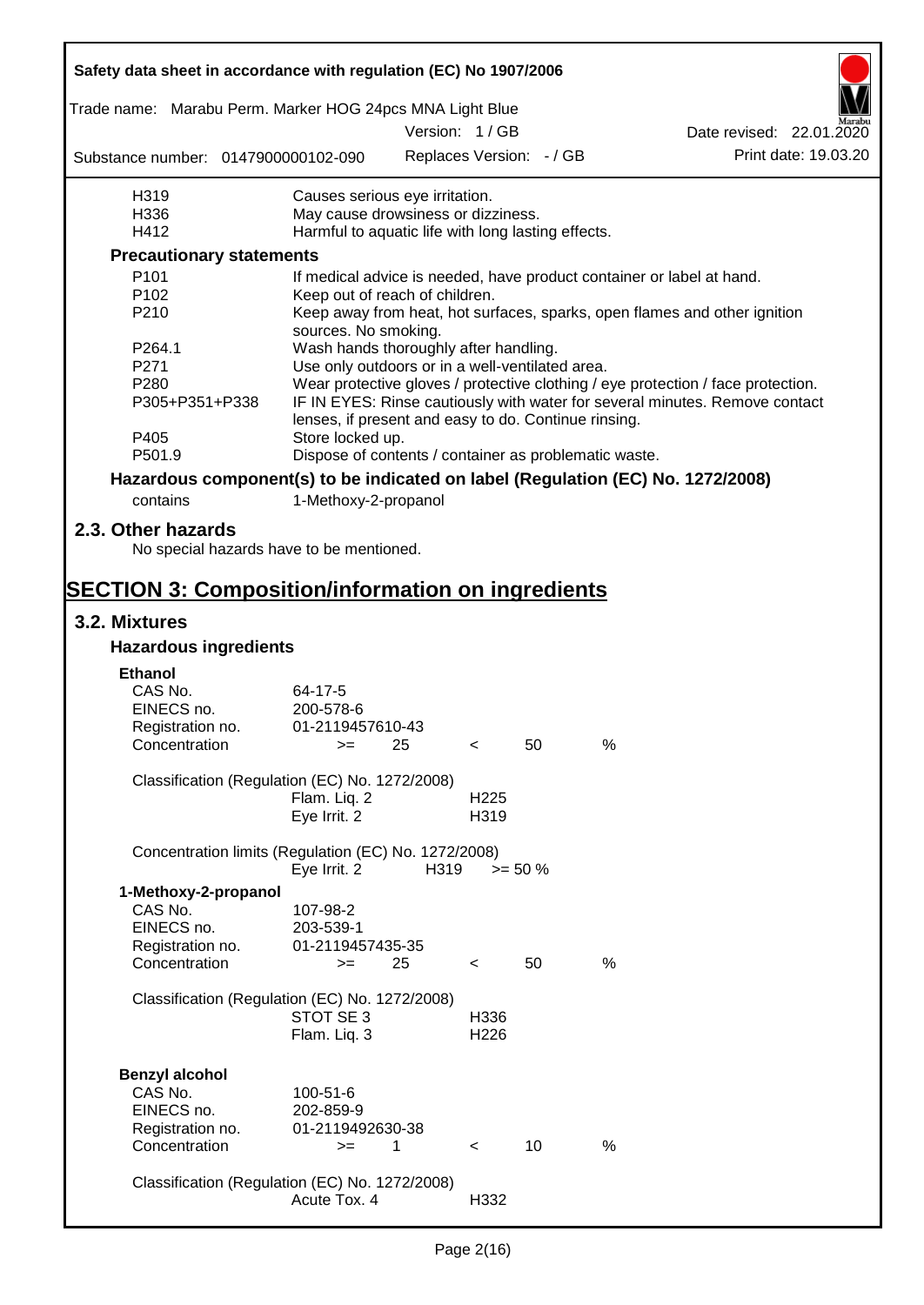| Trade name:                 | Safety data sheet in accordance with regulation (EC) No 1907/2006<br>Marabu Perm. Marker HOG 24pcs MNA Light Blue |               |                         |    |   |                          |                      |
|-----------------------------|-------------------------------------------------------------------------------------------------------------------|---------------|-------------------------|----|---|--------------------------|----------------------|
|                             |                                                                                                                   | Version: 1/GB |                         |    |   | Date revised: 22.01.2020 | Marabu               |
|                             | Substance number: 0147900000102-090                                                                               |               | Replaces Version: -/ GB |    |   |                          | Print date: 19.03.20 |
|                             | Acute Tox, 4                                                                                                      |               | H302                    |    |   |                          |                      |
|                             | Eye Irrit. 2                                                                                                      |               | H <sub>3</sub> 19       |    |   |                          |                      |
| CAS No.                     | 3',6'-bis(diethylamino)spiro[isobenzofuran-1(3H),9'-[9H]xanthene]-3-one<br>509-34-2                               |               |                         |    |   |                          |                      |
| EINECS no.<br>Concentration | 208-096-8<br>$>=$                                                                                                 | 2,5           | $\leq$                  | 10 | % |                          |                      |
|                             |                                                                                                                   |               |                         |    |   |                          |                      |
|                             | Classification (Regulation (EC) No. 1272/2008)                                                                    |               |                         |    |   |                          |                      |
|                             | Acute Tox. 4                                                                                                      |               | H <sub>302</sub>        |    |   |                          |                      |
|                             | Eye Irrit. 2                                                                                                      |               | H319                    |    |   |                          |                      |
|                             | Aquatic Chronic 2                                                                                                 |               | H411                    |    |   |                          |                      |

# **SECTION 4: First aid measures**

# **4.1. Description of first aid measures**

### **General information**

In all cases of doubt, or when symptoms persist, seek medical attention. Never give anything by mouth to an unconscious person. If unconscious place in recovery position and seek medical advice.

#### **After inhalation**

Remove to fresh air, keep patient warm and at rest. If breathing is irregular or stopped, administer artificial respiration.

#### **After skin contact**

Remove contaminated clothing. Wash skin thoroughly with soap and water or use recognised skin cleanser. Do NOT use solvents or thinners.

#### **After eye contact**

Remove contact lenses, irrigate copiously with clean, fresh water, holding the eyelids apart for at least 10 minutes and seek immediate medical advice.

#### **After ingestion**

If accidentally swallowed rinse the mouth with plenty of water (only if the person is conscious) and obtain immediate medical attention. Keep at rest. Do NOT induce vomiting.

# **4.2. Most important symptoms and effects, both acute and delayed**

Until now no symptoms known so far.

# **4.3. Indication of any immediate medical attention and special treatment needed**

# **Hints for the physician / treatment**

Treat symptomatically

# **SECTION 5: Firefighting measures**

# **5.1. Extinguishing media**

# **Suitable extinguishing media**

Recommended: alcohol resistant foam, CO2, powders, water spray/mist, Not be used for safety reasons: water *iet* 

# **5.2. Special hazards arising from the substance or mixture**

In the event of fire the following can be released: Carbon monoxide (CO); Carbon dioxide (CO2); dense black smoke; Nitrogen oxides (NOx); Sulphur oxides; Hydrogen chloride (HCl)

# **5.3. Advice for firefighters**

# **Special protective equipment for fire-fighting**

Cool closed containers exposed to fire with water. Do not allow run-off from fire fighting to enter drains or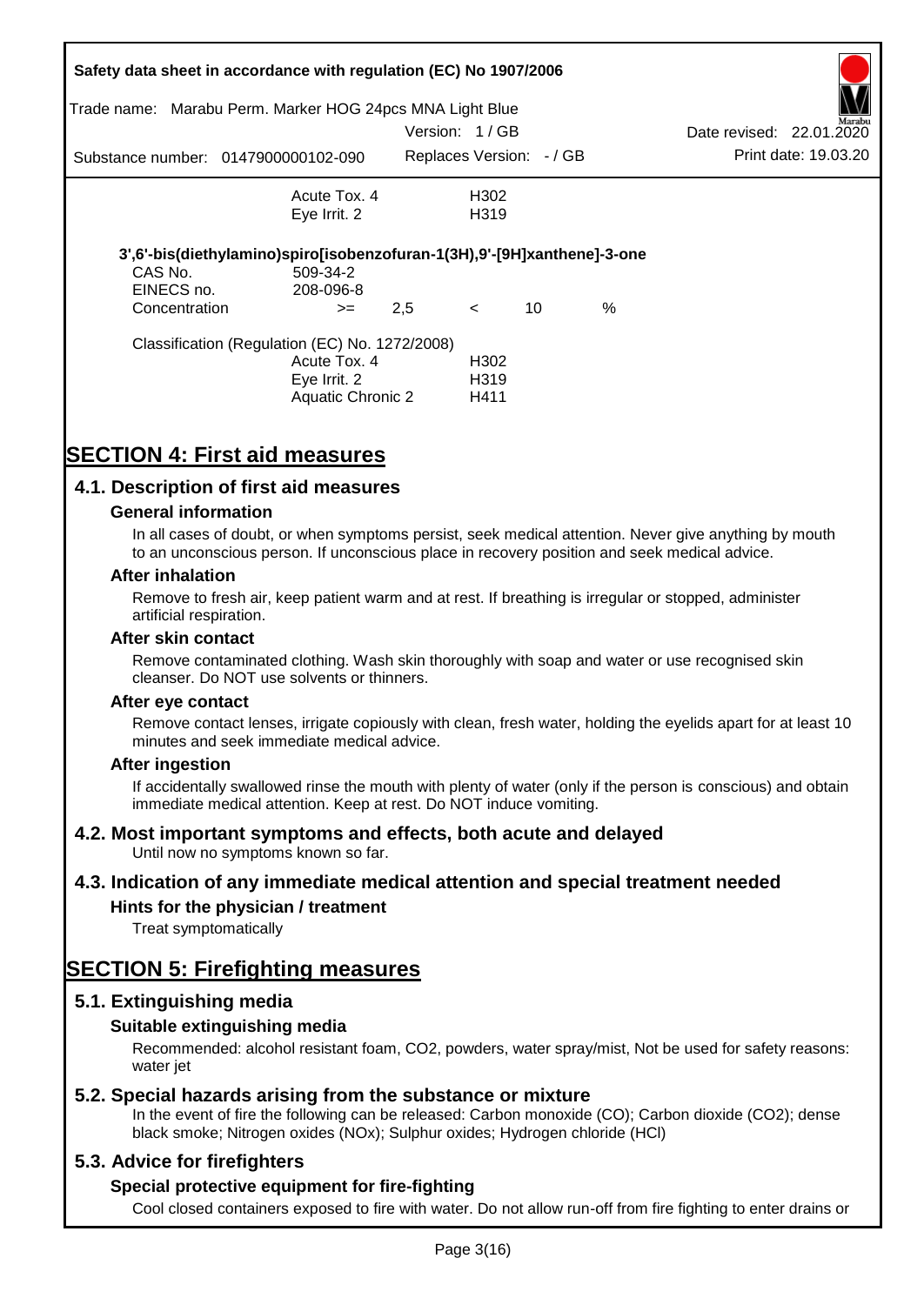Trade name: Marabu Perm. Marker HOG 24pcs MNA Light Blue

Version: 1 / GB

Replaces Version: - / GB Print date: 19.03.20 Date revised: 22.01.

Substance number: 0147900000102-090

water courses.

# **SECTION 6: Accidental release measures**

# **6.1. Personal precautions, protective equipment and emergency procedures**

Exclude sources of ignition and ventilate the area. Avoid breathing vapours. Refer to protective measures listed in Sections 7 and 8.

# **6.2. Environmental precautions**

Do not allow to enter drains or waterways. If the product contaminates lakes, rivers or sewage, inform appropriate authorities in accordance with local regulations.

### **6.3. Methods and material for containment and cleaning up**

Contain and collect spillage with non-combustible absorbent materials, e.g. sand, earth, vermiculite, diatomaceous earth and place in container for disposal according to local regulations (see section 13). Clean preferably with a detergent - avoid use of solvents.

### **6.4. Reference to other sections**

Information regarding Safe handling, see Section 7. Information regarding personal protective measures, see Section 8. Information regarding waste disposal, see Section 13.

# **SECTION 7: Handling and storage**

# **7.1. Precautions for safe handling**

### **Advice on safe handling**

Prevent the creation of flammable or explosive concentrations of vapour in air and avoid vapour concentration higher than the occupational exposure limits. In addition, the product should only be used in areas from which all naked lights and other sources of ignition have been excluded. Electrical equipment should be protected to the appropriate standard. Mixture may charge electrostatically: always use earthing leads when transferring from one container to another. Operators should wear anti-static footwear and clothing and floors should be of the conducting type. Isolate from sources of heat, sparks and open flame. No sparking tools should be used. Avoid skin and eye contact. Avoid the inhalation of particulates and spray mist arising from the application of this mixture. Smoking, eating and drinking shall be prohibited in application area. For personal protection see Section 8. Never use pressure to empty: container is not a pressure vessel. Always keep in containers of same material as the original one. Comply with the health and safety at work laws. Do not allow to enter drains or water courses.

#### **Advice on protection against fire and explosion**

Vapours are heavier than air and may spread along floors. Vapours may form explosive mixtures with air.

### **Classification of fires / temperature class / Ignition group / Dust explosion class**

| Classification of fires | B (Combustible liquid substances) |
|-------------------------|-----------------------------------|
| Temperature class       | T3                                |

# **7.2. Conditions for safe storage, including any incompatibilities**

#### **Requirements for storage rooms and vessels**

Electrical installations/working materials must comply with the local applied technological safety standards. Storage rooms in which filling operations take place must have a conducting floor. Store in accordance with national regulation

#### **Hints on storage assembly**

Store away from oxidising agents, from strongly alkaline and strongly acid materials.

### **Further information on storage conditions**

Observe label precautions. Store between 15 and 30 °C in a dry, well ventilated place away from sources of heat and direct sunlight. Keep container tightly closed. Keep away from sources of ignition. No smoking. Prevent unauthorised access. Containers which are opened must be carefully resealed and kept upright to prevent leakage.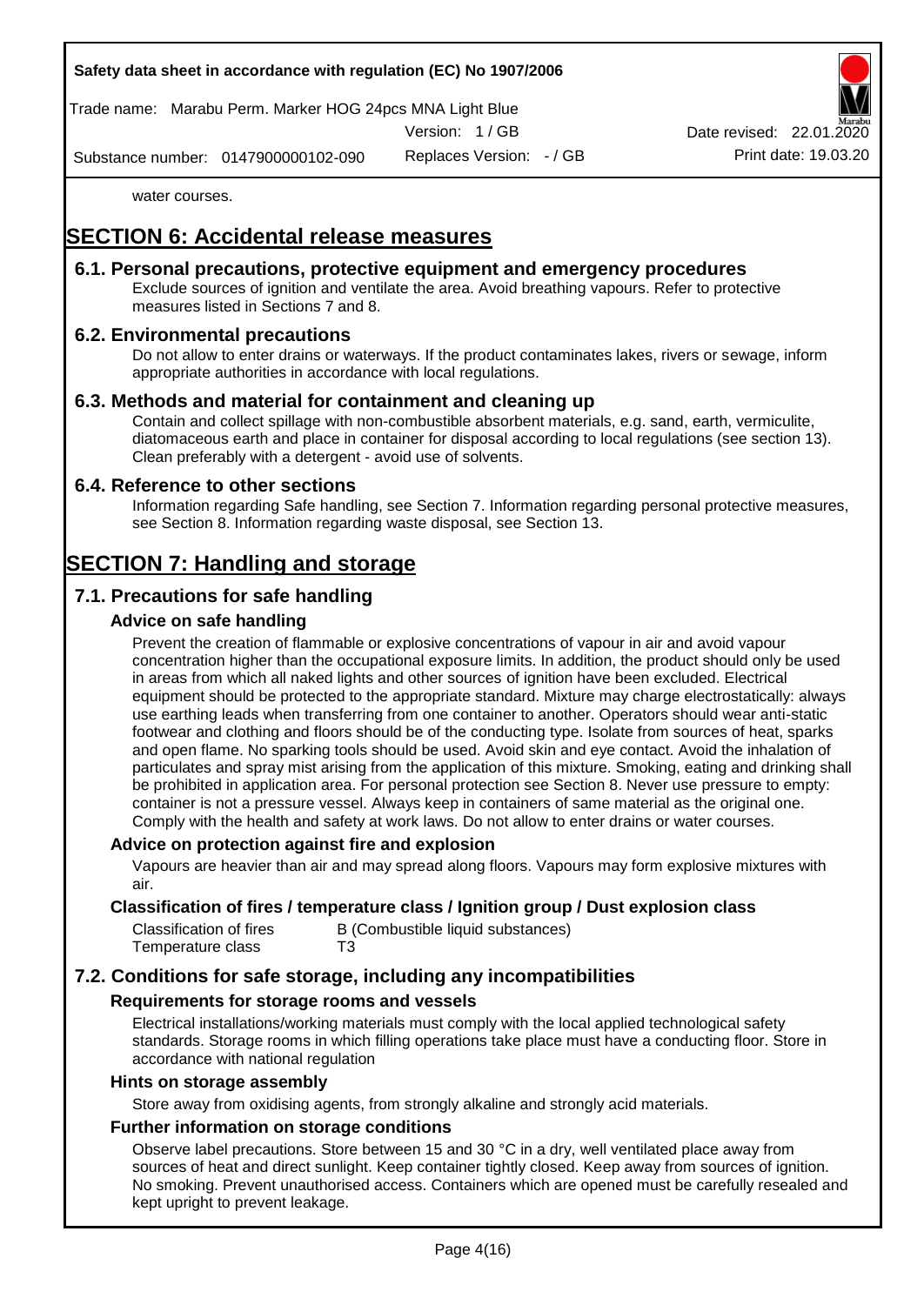| Safety data sheet in accordance with regulation (EC) No 1907/2006                                            |               |                                |      |                   |                          |
|--------------------------------------------------------------------------------------------------------------|---------------|--------------------------------|------|-------------------|--------------------------|
| Trade name: Marabu Perm. Marker HOG 24pcs MNA Light Blue                                                     |               | Version: 1/GB                  |      |                   | Date revised: 22.01.2020 |
| Substance number: 0147900000102-090                                                                          |               | Replaces Version: - / GB       |      |                   | Print date: 19.03.20     |
| 7.3. Specific end use(s)<br>Painting agent<br><u><b>SECTION 8: Exposure controls/personal protection</b></u> |               |                                |      |                   |                          |
| 8.1. Control parameters                                                                                      |               |                                |      |                   |                          |
| <b>Exposure limit values</b>                                                                                 |               |                                |      |                   |                          |
| <b>Ethanol</b>                                                                                               |               |                                |      |                   |                          |
| List                                                                                                         | EH40          |                                |      |                   |                          |
| <b>Type</b>                                                                                                  | <b>WEL</b>    |                                |      |                   |                          |
| Value                                                                                                        | 1920          | mg/m <sup>3</sup>              | 1000 | ppm(V)            |                          |
| <b>Status: 2011</b>                                                                                          |               |                                |      |                   |                          |
| 1-Methoxy-2-propanol                                                                                         |               |                                |      |                   |                          |
| List                                                                                                         | <b>EH40</b>   |                                |      |                   |                          |
| <b>Type</b>                                                                                                  | <b>WEL</b>    |                                |      |                   |                          |
| Value                                                                                                        | 375           | mg/m <sup>3</sup>              | 100  | ppm(V)            |                          |
| Short term exposure limit                                                                                    | 560           | mg/m <sup>3</sup>              | 150  | ppm(V)            |                          |
| Skin resorption / sensibilisation: Sk;                                                                       |               | <b>Status: 2011</b>            |      |                   |                          |
| <b>Derived No/Minimal Effect Levels (DNEL/DMEL)</b>                                                          |               |                                |      |                   |                          |
| <b>Ethanol</b>                                                                                               |               |                                |      |                   |                          |
| Type of value                                                                                                |               | Derived No Effect Level (DNEL) |      |                   |                          |
| Reference group                                                                                              | Worker        |                                |      |                   |                          |
| Duration of exposure                                                                                         | Long term     |                                |      |                   |                          |
| Route of exposure                                                                                            | inhalative    |                                |      |                   |                          |
| Mode of action                                                                                               |               | Systemic effects               |      |                   |                          |
| Concentration                                                                                                |               | 950                            |      | mg/m <sup>3</sup> |                          |
|                                                                                                              |               |                                |      |                   |                          |
| Type of value                                                                                                | Worker        | Derived No Effect Level (DNEL) |      |                   |                          |
| Reference group<br>Duration of exposure                                                                      | Short term    |                                |      |                   |                          |
| Route of exposure                                                                                            | inhalative    |                                |      |                   |                          |
| Mode of action                                                                                               | Local effects |                                |      |                   |                          |
| Concentration                                                                                                |               | 1900                           |      | mg/m <sup>3</sup> |                          |
|                                                                                                              |               |                                |      |                   |                          |
| Type of value                                                                                                |               | Derived No Effect Level (DNEL) |      |                   |                          |
| Reference group                                                                                              | Worker        |                                |      |                   |                          |
| Duration of exposure                                                                                         | Long term     |                                |      |                   |                          |
| Route of exposure                                                                                            | dermal        |                                |      |                   |                          |
| Mode of action                                                                                               |               | Systemic effects               |      |                   |                          |
| Concentration                                                                                                |               | 343                            |      | mg/kg/d           |                          |
| Type of value                                                                                                |               | Derived No Effect Level (DNEL) |      |                   |                          |
| Reference group                                                                                              | Consumer      |                                |      |                   |                          |
| Duration of exposure                                                                                         | Long term     |                                |      |                   |                          |
| Route of exposure                                                                                            | inhalative    |                                |      |                   |                          |
| Mode of action                                                                                               |               | Systemic effects               |      |                   |                          |
| Concentration                                                                                                |               | 114                            |      | mg/m <sup>3</sup> |                          |
|                                                                                                              |               |                                |      |                   |                          |
| Type of value                                                                                                |               | Derived No Effect Level (DNEL) |      |                   |                          |
| Reference group                                                                                              | Consumer      |                                |      |                   |                          |
| Duration of exposure                                                                                         | Short term    |                                |      |                   |                          |
| Route of exposure<br>Mode of action                                                                          | inhalative    |                                |      |                   |                          |
| Concentration                                                                                                | Local effects | 950                            |      |                   |                          |
|                                                                                                              |               |                                |      | mg/m <sup>3</sup> |                          |

Г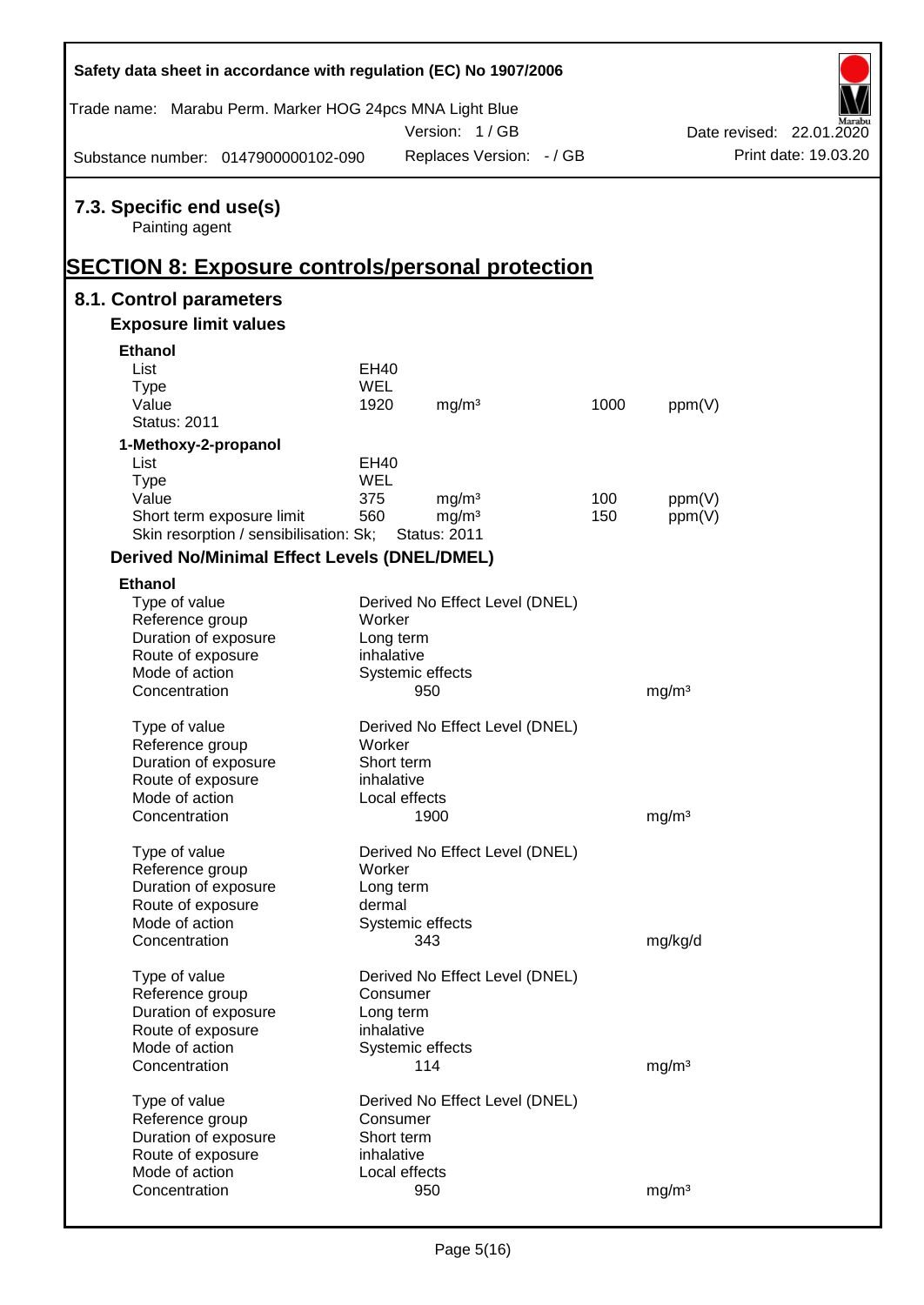| Safety data sheet in accordance with regulation (EC) No 1907/2006 |                                |                          |
|-------------------------------------------------------------------|--------------------------------|--------------------------|
| Trade name: Marabu Perm. Marker HOG 24pcs MNA Light Blue          | Version: 1/GB                  | Date revised: 22.01.2020 |
| Substance number: 0147900000102-090                               | Replaces Version: - / GB       | Print date: 19.03.20     |
| Type of value                                                     | Derived No Effect Level (DNEL) |                          |
| Reference group                                                   | Consumer                       |                          |
| Duration of exposure                                              | Long term                      |                          |
| Route of exposure                                                 | dermal                         |                          |
| Mode of action                                                    | Systemic effects               |                          |
| Concentration                                                     | 206                            | mg/kg/d                  |
| Type of value                                                     | Derived No Effect Level (DNEL) |                          |
| Reference group                                                   | Consumer                       |                          |
| Duration of exposure                                              | Long term                      |                          |
| Route of exposure                                                 | oral                           |                          |
| Mode of action                                                    | Systemic effects               |                          |
| Concentration                                                     | 87                             | mg/kg/d                  |
| 1-Methoxy-2-propanol                                              |                                |                          |
| Type of value                                                     | Derived No Effect Level (DNEL) |                          |
| Reference group                                                   | Worker                         |                          |
| Duration of exposure                                              | Acute                          |                          |
| Route of exposure                                                 | inhalative                     |                          |
| Mode of action                                                    | Local effects                  |                          |
| Concentration                                                     | 553,5                          | mg/m <sup>3</sup>        |
| Type of value                                                     | Derived No Effect Level (DNEL) |                          |
| Reference group                                                   | Worker                         |                          |
| Duration of exposure                                              | Long term                      |                          |
| Route of exposure                                                 | dermal                         |                          |
| Mode of action                                                    | Systemic effects               |                          |
| Concentration                                                     | 50,6                           | mg/person/               |
|                                                                   |                                | d                        |
| Type of value                                                     | Derived No Effect Level (DNEL) |                          |
| Reference group                                                   | Worker                         |                          |
| Duration of exposure                                              | Long term                      |                          |
| Route of exposure                                                 | inhalative                     |                          |
| Mode of action                                                    | Systemic effects               |                          |
| Concentration                                                     | 369                            | mg/m <sup>3</sup>        |
| Type of value                                                     | Derived No Effect Level (DNEL) |                          |
| Reference group                                                   | <b>General Population</b>      |                          |
| Duration of exposure                                              | Long term                      |                          |
| Route of exposure                                                 | dermal                         |                          |
| Mode of action                                                    | Systemic effects               |                          |
| Concentration                                                     | 18,1                           | mg/kg                    |
| Type of value                                                     | Derived No Effect Level (DNEL) |                          |
| Reference group                                                   | <b>General Population</b>      |                          |
| Duration of exposure                                              | Long term                      |                          |
| Route of exposure                                                 | inhalative                     |                          |
| Mode of action                                                    | Systemic effects               |                          |
| Concentration                                                     | 43,9                           | mg/m <sup>3</sup>        |
| Type of value                                                     | Derived No Effect Level (DNEL) |                          |
| Reference group                                                   | <b>General Population</b>      |                          |
| Duration of exposure                                              | Long term                      |                          |
| Route of exposure                                                 | oral                           |                          |
| Mode of action                                                    | Systemic effects               |                          |
| Concentration                                                     | 3,3                            | mg/kg/d                  |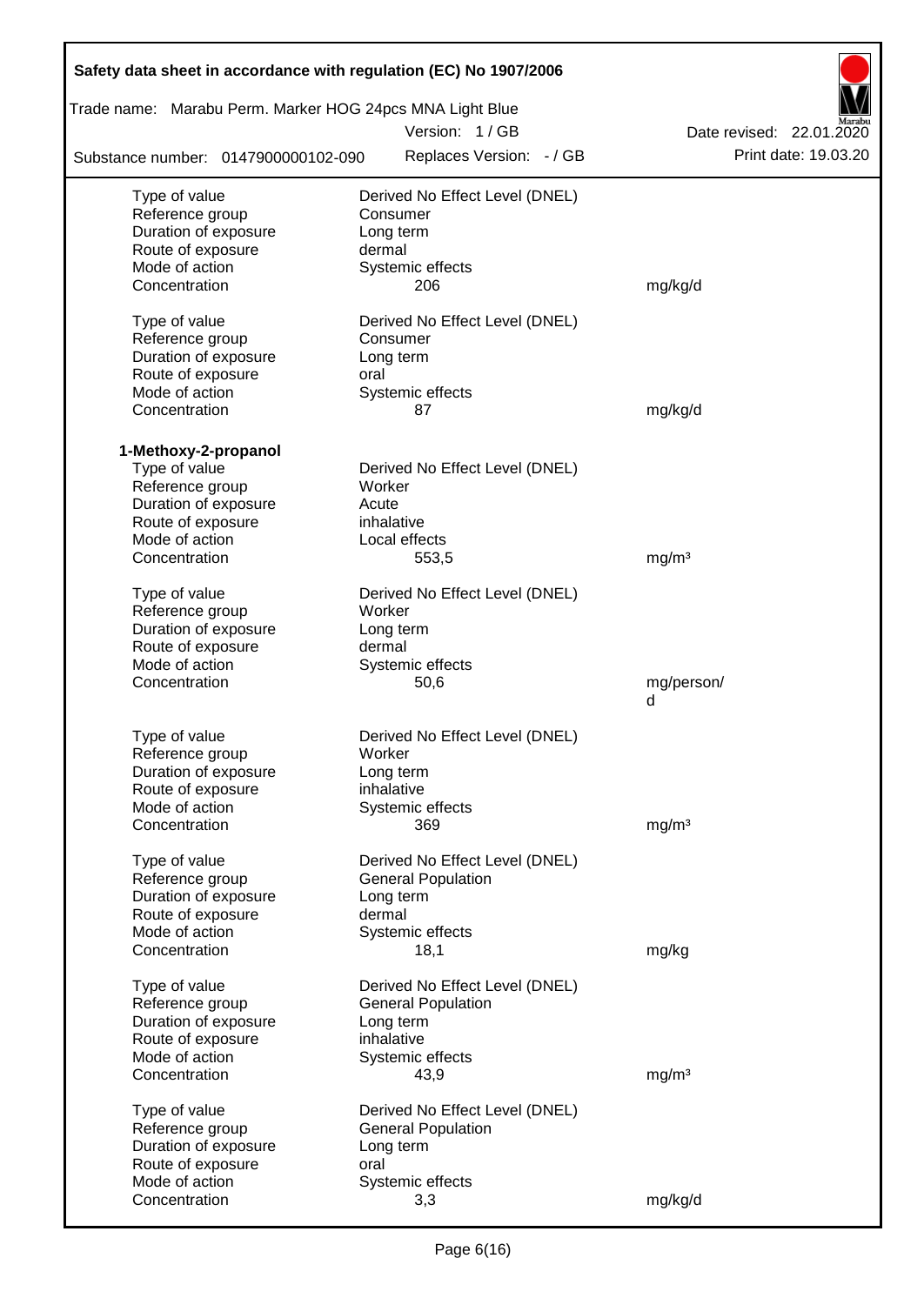| Trade name: Marabu Perm. Marker HOG 24pcs MNA Light Blue |  |  |  |
|----------------------------------------------------------|--|--|--|
|----------------------------------------------------------|--|--|--|

Version: 1 / GB

Substance number: 0147900000102-090

Replaces Version: - / GB Print date: 19.03.20 Date revised: 22.01.2020

| <b>Benzyl alcohol</b> |                                |                   |
|-----------------------|--------------------------------|-------------------|
| Type of value         | Derived No Effect Level (DNEL) |                   |
| Reference group       | Worker                         |                   |
| Duration of exposure  | Long term                      |                   |
| Route of exposure     | inhalative                     |                   |
| Mode of action        | Systemic effects               |                   |
| Concentration         | 22                             | mg/m <sup>3</sup> |
| Type of value         | Derived No Effect Level (DNEL) |                   |
| Reference group       | Worker                         |                   |
| Duration of exposure  | Short term                     |                   |
| Route of exposure     | inhalative                     |                   |
| Mode of action        | Systemic effects               |                   |
| Concentration         | 110                            | mg/m <sup>3</sup> |
| Type of value         | Derived No Effect Level (DNEL) |                   |
| Reference group       | Worker                         |                   |
| Duration of exposure  | Long term                      |                   |
| Route of exposure     | dermal                         |                   |
| Mode of action        | Systemic effects               |                   |
| Concentration         | 8                              | mg/kg/d           |
| Type of value         | Derived No Effect Level (DNEL) |                   |
| Reference group       | Worker                         |                   |
| Duration of exposure  | Short term                     |                   |
| Route of exposure     | dermal                         |                   |
| Mode of action        | Systemic effects               |                   |
| Concentration         | 40                             | mg/kg/d           |
| Type of value         | Derived No Effect Level (DNEL) |                   |
| Reference group       | Consumer                       |                   |
| Duration of exposure  | Long term                      |                   |
| Route of exposure     | inhalative                     |                   |
| Mode of action        | Systemic effects               |                   |
| Concentration         | 5,4                            | mg/m <sup>3</sup> |
| Type of value         | Derived No Effect Level (DNEL) |                   |
| Reference group       | Consumer                       |                   |
| Duration of exposure  | Short term                     |                   |
| Route of exposure     | inhalative                     |                   |
| Mode of action        | Systemic effects               |                   |
| Concentration         | 27                             | mg/m <sup>3</sup> |
| Type of value         | Derived No Effect Level (DNEL) |                   |
| Reference group       | Consumer                       |                   |
| Duration of exposure  | Long term                      |                   |
| Route of exposure     | dermal                         |                   |
| Mode of action        | Systemic effects               |                   |
| Concentration         | 4                              | mg/kg/d           |
| Type of value         | Derived No Effect Level (DNEL) |                   |
| Reference group       | Consumer                       |                   |
| Duration of exposure  | Short term                     |                   |
| Route of exposure     | dermal                         |                   |
| Mode of action        | Systemic effects               |                   |
| Concentration         | 20                             | mg/kg/d           |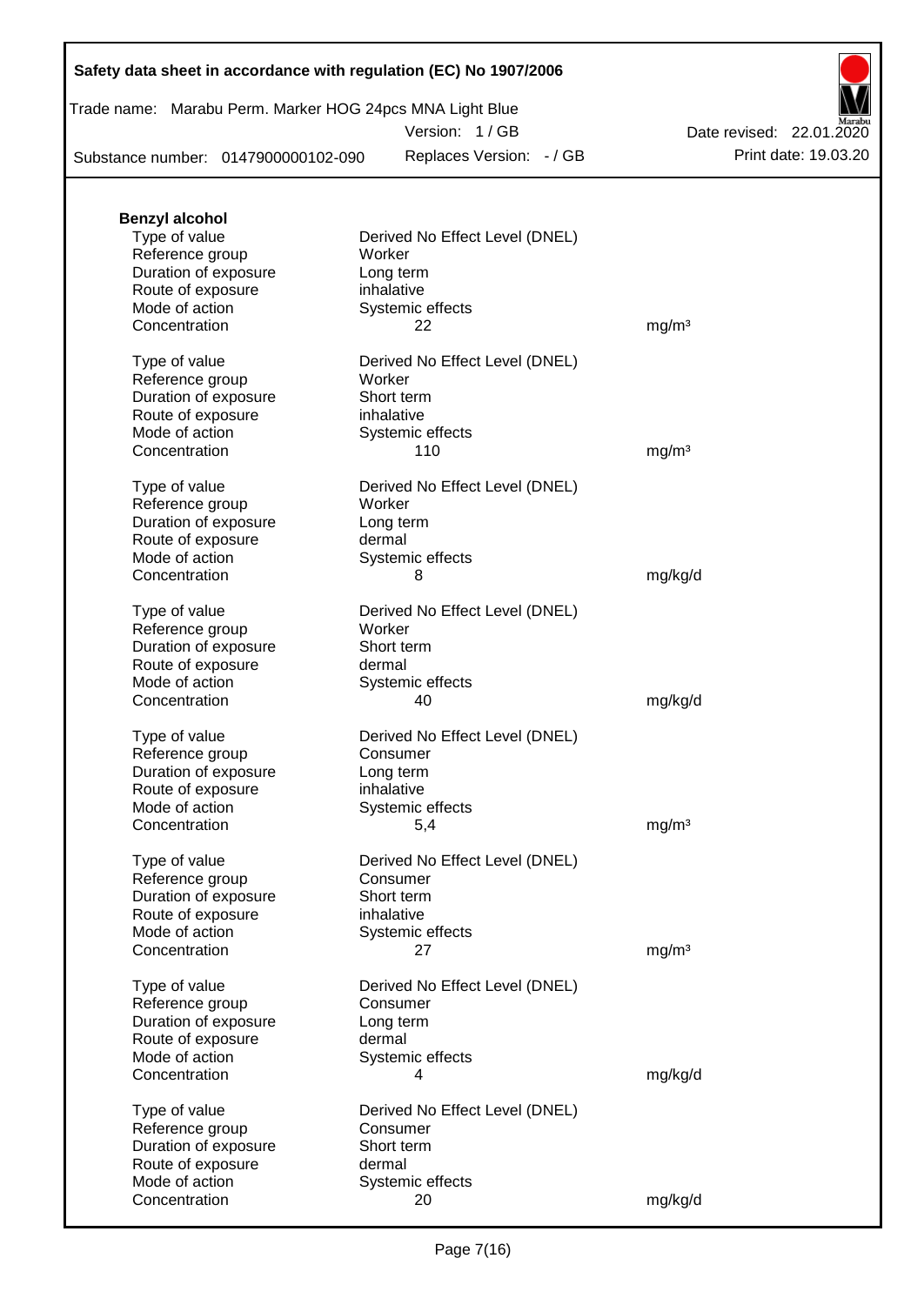| Trade name: Marabu Perm. Marker HOG 24pcs MNA Light Blue |             |                                |                          |
|----------------------------------------------------------|-------------|--------------------------------|--------------------------|
|                                                          |             | Version: 1/GB                  | Date revised: 22.01.2020 |
| Substance number: 0147900000102-090                      |             | Replaces Version: - / GB       | Print date: 19.03.20     |
| Type of value                                            |             | Derived No Effect Level (DNEL) |                          |
| Reference group                                          |             | Consumer                       |                          |
| Duration of exposure                                     |             | Long term                      |                          |
| Route of exposure                                        | oral        |                                |                          |
| Mode of action                                           |             | Systemic effects               |                          |
| Concentration                                            |             | 4                              | mg/kg/d                  |
| Type of value                                            |             | Derived No Effect Level (DNEL) |                          |
| Reference group                                          |             | Consumer                       |                          |
| Duration of exposure                                     |             | Short term                     |                          |
| Route of exposure                                        | oral        |                                |                          |
| Mode of action                                           |             | Systemic effects               |                          |
| Concentration                                            |             | 20                             | mg/kg/d                  |
| <b>Predicted No Effect Concentration (PNEC)</b>          |             |                                |                          |
| <b>Ethanol</b>                                           |             |                                |                          |
| Type of value                                            | <b>PNEC</b> |                                |                          |
| <b>Type</b>                                              |             | Freshwater                     |                          |
| Concentration                                            |             | 0,96                           | mg/l                     |
| Type of value                                            | <b>PNEC</b> |                                |                          |
| <b>Type</b>                                              |             | Saltwater                      |                          |
| Concentration                                            |             | 0,79                           | mg/l                     |
| Type of value                                            | <b>PNEC</b> |                                |                          |
| <b>Type</b>                                              |             | Water (intermittent release)   |                          |
| Concentration                                            |             | 2,75                           | mg/l                     |
| Type of value                                            | <b>PNEC</b> |                                |                          |
| Type                                                     |             | Sewage treatment plant (STP)   |                          |
| Concentration                                            |             | 580                            | mg/l                     |
|                                                          |             |                                |                          |
| Type of value                                            | <b>PNEC</b> |                                |                          |
| <b>Type</b>                                              |             | Freshwater sediment            |                          |
| Concentration                                            |             | 3,6                            | mg/kg                    |
| Type of value                                            | <b>PNEC</b> |                                |                          |
| <b>Type</b>                                              |             | Marine sediment                |                          |
| Concentration                                            |             | 2,9                            | mg/kg                    |
| Type of value                                            | <b>PNEC</b> |                                |                          |
| <b>Type</b>                                              | Soil        |                                |                          |
| Concentration                                            |             | 0,63                           | mg/kg                    |
|                                                          |             |                                |                          |
| 1-Methoxy-2-propanol<br>Type of value                    | <b>PNEC</b> |                                |                          |
| <b>Type</b>                                              |             | Freshwater                     |                          |
| Concentration                                            |             | 10                             | mg/l                     |
| Type of value                                            | <b>PNEC</b> |                                |                          |
| <b>Type</b>                                              | Water       |                                |                          |
| Concentration                                            |             | 41,6                           | mg/kg                    |
| Type of value                                            | <b>PNEC</b> |                                |                          |
| <b>Type</b>                                              |             | Sediment                       |                          |
| Concentration                                            |             | 41,6                           | mg/kg                    |

Г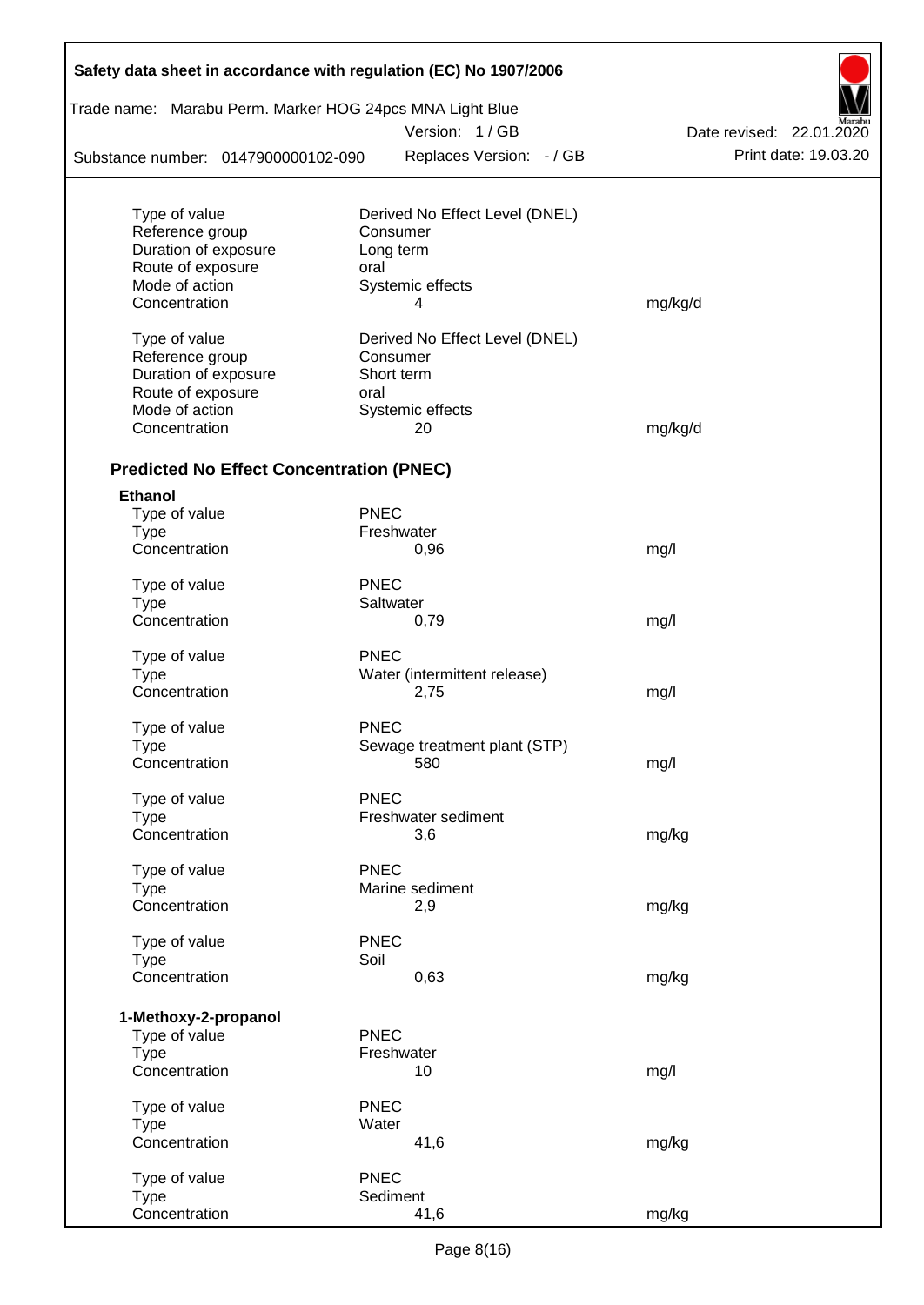| Substance number: 0147900000102-090 | Trade name: Marabu Perm. Marker HOG 24pcs MNA Light Blue<br>Version: 1/GB<br>Replaces Version: - / GB | Aarabu<br>Date revised: 22.01.2020<br>Print date: 19.03.20 |
|-------------------------------------|-------------------------------------------------------------------------------------------------------|------------------------------------------------------------|
|                                     |                                                                                                       |                                                            |
| Type of value<br><b>Type</b>        | <b>PNEC</b><br>Marine sediment                                                                        |                                                            |
| Concentration                       | 4,17                                                                                                  | mg/kg                                                      |
| Type of value                       | <b>PNEC</b>                                                                                           |                                                            |
| <b>Type</b>                         | Soil                                                                                                  |                                                            |
| Concentration                       | 2,47                                                                                                  | mg/kg                                                      |
| Type of value                       | <b>PNEC</b>                                                                                           |                                                            |
| <b>Type</b>                         | Sewage treatment plant (STP)                                                                          |                                                            |
| Concentration                       | 100                                                                                                   | mg/l                                                       |
| <b>Benzyl alcohol</b>               |                                                                                                       |                                                            |
| Type of value                       | PNEC                                                                                                  |                                                            |
| Type                                | Freshwater                                                                                            |                                                            |
| Concentration                       | 1                                                                                                     | mg/l                                                       |
| Type of value                       | <b>PNEC</b>                                                                                           |                                                            |
| <b>Type</b>                         | Saltwater                                                                                             |                                                            |
| Concentration                       | 0,1                                                                                                   | mg/l                                                       |
| Type of value                       | <b>PNEC</b>                                                                                           |                                                            |
| <b>Type</b>                         | Water (intermittent release)                                                                          |                                                            |
| Concentration                       | 2,3                                                                                                   | mg/l                                                       |
| Type of value                       | <b>PNEC</b>                                                                                           |                                                            |
| <b>Type</b>                         | Sewage treatment plant (STP)                                                                          |                                                            |
| Concentration                       | 39                                                                                                    | mg/l                                                       |
| Type of value                       | <b>PNEC</b>                                                                                           |                                                            |
| <b>Type</b>                         | Freshwater sediment                                                                                   |                                                            |
| Concentration                       | 5,27                                                                                                  | mg/kg                                                      |
| Type of value                       | <b>PNEC</b>                                                                                           |                                                            |
| <b>Type</b>                         | Marine sediment                                                                                       |                                                            |
| Concentration                       | 0,527                                                                                                 | mg/kg                                                      |
| Type of value                       | <b>PNEC</b>                                                                                           |                                                            |
| <b>Type</b>                         | Soil                                                                                                  |                                                            |
| Concentration                       | 0,456                                                                                                 | mg/kg                                                      |

# **8.2. Exposure controls**

#### **Exposure controls**

Provide adequate ventilation. Where reasonably practicable this should be achieved by the use of local exhaust ventilation and good general extraction. If these are not sufficient to maintain concentrations of particulates and solvent vapour below the OEL, suitable respiratory protection must be worn.

#### **Respiratory protection**

If workers are exposed to concentrations above the exposure limit they must use appropriate, certified respirators. Full mask, filter A

#### **Hand protection**

There is no one glove material or combination of materials that will give unlimited resistance to any individual or combination of chemicals.

For prolonged or repeated handling nitrile rubber gloves with textile undergloves are required. Material thickness  $\rightarrow$  0,5 mm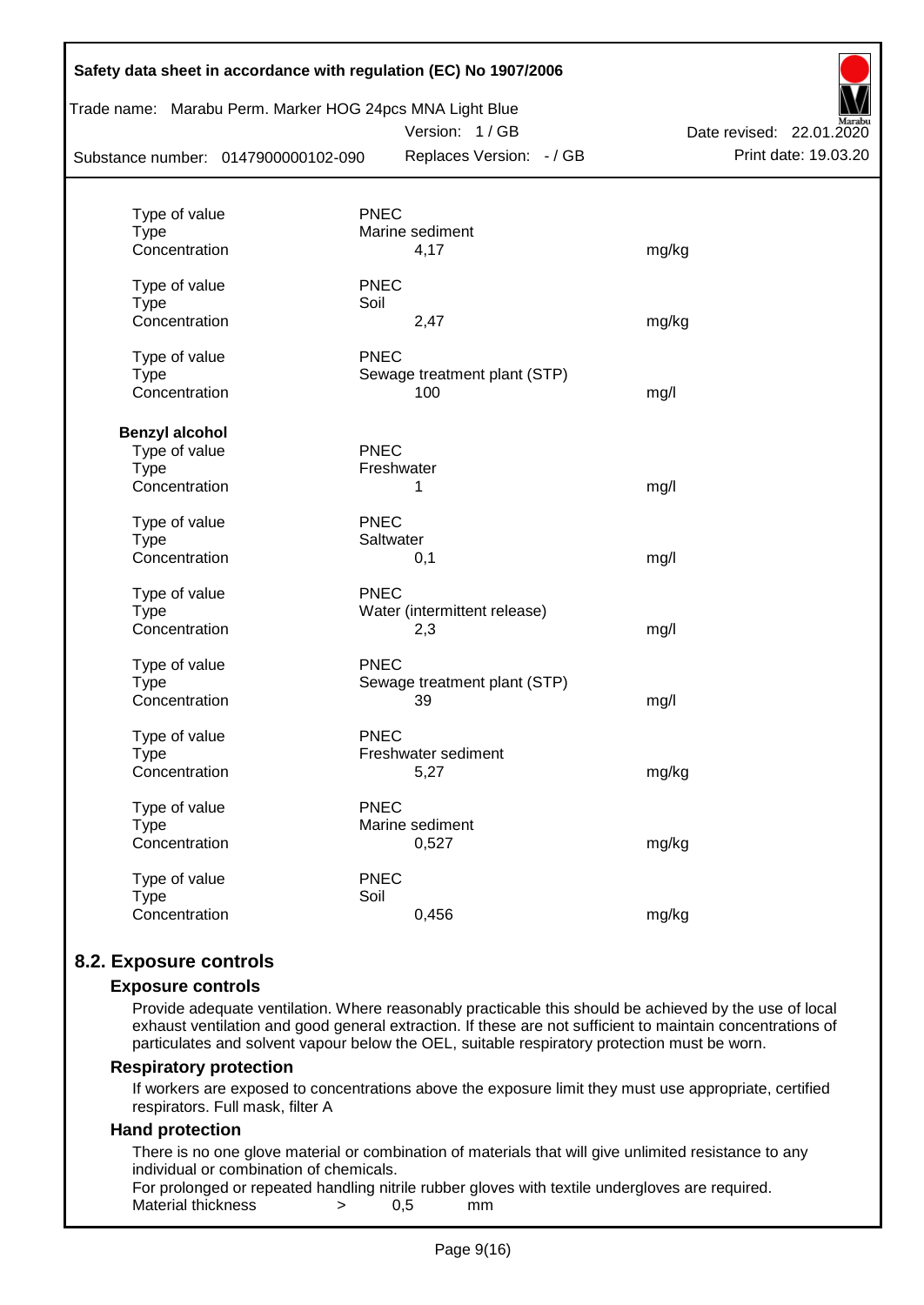| Safety data sheet in accordance with regulation (EC) No 1907/2006                                                                                                                                                                                                                                                                                                                            |                             |     |     |                                                                                                                                                                                                                                                                                                                    |
|----------------------------------------------------------------------------------------------------------------------------------------------------------------------------------------------------------------------------------------------------------------------------------------------------------------------------------------------------------------------------------------------|-----------------------------|-----|-----|--------------------------------------------------------------------------------------------------------------------------------------------------------------------------------------------------------------------------------------------------------------------------------------------------------------------|
| Trade name: Marabu Perm. Marker HOG 24pcs MNA Light Blue                                                                                                                                                                                                                                                                                                                                     |                             |     |     |                                                                                                                                                                                                                                                                                                                    |
|                                                                                                                                                                                                                                                                                                                                                                                              | Version: 1/GB               |     |     | Date revised: 22.01.2020                                                                                                                                                                                                                                                                                           |
| Substance number: 0147900000102-090                                                                                                                                                                                                                                                                                                                                                          | Replaces Version: - / GB    |     |     | Print date: 19.03.20                                                                                                                                                                                                                                                                                               |
| Breakthrough time<br>$\,<\,$<br>The breakthrough time must be greater than the end use time of the product.<br>replacement must be followed.<br>Gloves should be replaced regularly and if there is any sign of damage to the glove material.<br>Always ensure that gloves are free from defects and that they are stored and used correctly.<br>maintenance.<br>once exposure has occurred. | 30                          | min |     | The instructions and information provided by the glove manufacturer on use, storage, maintenance and<br>The performance or effectiveness of the glove may be reduced by physical/ chemical damage and poor<br>Barrier creams may help to protect the exposed areas of the skin, they should however not be applied |
| Eye protection                                                                                                                                                                                                                                                                                                                                                                               |                             |     |     |                                                                                                                                                                                                                                                                                                                    |
| Use safety eyewear designed to protect against splash of liquids.                                                                                                                                                                                                                                                                                                                            |                             |     |     |                                                                                                                                                                                                                                                                                                                    |
| <b>Body protection</b>                                                                                                                                                                                                                                                                                                                                                                       |                             |     |     |                                                                                                                                                                                                                                                                                                                    |
| Cotton or cotton/synthetic overalls or coveralls are normally suitable.                                                                                                                                                                                                                                                                                                                      |                             |     |     |                                                                                                                                                                                                                                                                                                                    |
|                                                                                                                                                                                                                                                                                                                                                                                              |                             |     |     |                                                                                                                                                                                                                                                                                                                    |
| <b>SECTION 9: Physical and chemical properties</b>                                                                                                                                                                                                                                                                                                                                           |                             |     |     |                                                                                                                                                                                                                                                                                                                    |
| 9.1. Information on basic physical and chemical properties                                                                                                                                                                                                                                                                                                                                   |                             |     |     |                                                                                                                                                                                                                                                                                                                    |
| <b>Form</b>                                                                                                                                                                                                                                                                                                                                                                                  | liquid                      |     |     |                                                                                                                                                                                                                                                                                                                    |
| <b>Colour</b>                                                                                                                                                                                                                                                                                                                                                                                | coloured                    |     |     |                                                                                                                                                                                                                                                                                                                    |
| Odour                                                                                                                                                                                                                                                                                                                                                                                        | mild, alcoholic             |     |     |                                                                                                                                                                                                                                                                                                                    |
| <b>Odour threshold</b>                                                                                                                                                                                                                                                                                                                                                                       |                             |     |     |                                                                                                                                                                                                                                                                                                                    |
| Remarks                                                                                                                                                                                                                                                                                                                                                                                      | No data available           |     |     |                                                                                                                                                                                                                                                                                                                    |
| pH value                                                                                                                                                                                                                                                                                                                                                                                     |                             |     |     |                                                                                                                                                                                                                                                                                                                    |
| Value                                                                                                                                                                                                                                                                                                                                                                                        | 5,5                         | to  | 7,5 |                                                                                                                                                                                                                                                                                                                    |
| <b>Melting point</b>                                                                                                                                                                                                                                                                                                                                                                         |                             |     |     |                                                                                                                                                                                                                                                                                                                    |
| Remarks                                                                                                                                                                                                                                                                                                                                                                                      | not determined              |     |     |                                                                                                                                                                                                                                                                                                                    |
| <b>Freezing point</b>                                                                                                                                                                                                                                                                                                                                                                        |                             |     |     |                                                                                                                                                                                                                                                                                                                    |
| Remarks                                                                                                                                                                                                                                                                                                                                                                                      | not determined              |     |     |                                                                                                                                                                                                                                                                                                                    |
| Initial boiling point and boiling range                                                                                                                                                                                                                                                                                                                                                      |                             |     |     |                                                                                                                                                                                                                                                                                                                    |
| Value                                                                                                                                                                                                                                                                                                                                                                                        | 80                          | to  | 90  | $^{\circ}C$                                                                                                                                                                                                                                                                                                        |
| <b>Flash point</b>                                                                                                                                                                                                                                                                                                                                                                           |                             |     |     |                                                                                                                                                                                                                                                                                                                    |
| Value                                                                                                                                                                                                                                                                                                                                                                                        | 35                          |     |     | $\rm ^{\circ}C$                                                                                                                                                                                                                                                                                                    |
| Method                                                                                                                                                                                                                                                                                                                                                                                       | ASTM D 6450 (CCCFP)         |     |     |                                                                                                                                                                                                                                                                                                                    |
| Evaporation rate (ether $= 1$ ) :                                                                                                                                                                                                                                                                                                                                                            |                             |     |     |                                                                                                                                                                                                                                                                                                                    |
| Remarks                                                                                                                                                                                                                                                                                                                                                                                      | not determined              |     |     |                                                                                                                                                                                                                                                                                                                    |
| Flammability (solid, gas)                                                                                                                                                                                                                                                                                                                                                                    |                             |     |     |                                                                                                                                                                                                                                                                                                                    |
| Not applicable                                                                                                                                                                                                                                                                                                                                                                               |                             |     |     |                                                                                                                                                                                                                                                                                                                    |
| Upper/lower flammability or explosive limits                                                                                                                                                                                                                                                                                                                                                 |                             |     |     |                                                                                                                                                                                                                                                                                                                    |
| Lower explosion limit<br>Upper explosion limit                                                                                                                                                                                                                                                                                                                                               | 1,5<br>appr.<br>15<br>appr. |     |     | %(V)<br>$%$ (V)                                                                                                                                                                                                                                                                                                    |
| Source                                                                                                                                                                                                                                                                                                                                                                                       | Literature value            |     |     |                                                                                                                                                                                                                                                                                                                    |
| <b>Vapour density</b>                                                                                                                                                                                                                                                                                                                                                                        |                             |     |     |                                                                                                                                                                                                                                                                                                                    |
| Remarks                                                                                                                                                                                                                                                                                                                                                                                      | not determined              |     |     |                                                                                                                                                                                                                                                                                                                    |
| <b>Density</b>                                                                                                                                                                                                                                                                                                                                                                               |                             |     |     |                                                                                                                                                                                                                                                                                                                    |
| Remarks                                                                                                                                                                                                                                                                                                                                                                                      | not determined              |     |     |                                                                                                                                                                                                                                                                                                                    |
| Solubility in water                                                                                                                                                                                                                                                                                                                                                                          |                             |     |     |                                                                                                                                                                                                                                                                                                                    |
| Remarks                                                                                                                                                                                                                                                                                                                                                                                      | partially miscible          |     |     |                                                                                                                                                                                                                                                                                                                    |
| <b>Partition coefficient: n-octanol/water</b>                                                                                                                                                                                                                                                                                                                                                |                             |     |     |                                                                                                                                                                                                                                                                                                                    |
|                                                                                                                                                                                                                                                                                                                                                                                              |                             |     |     |                                                                                                                                                                                                                                                                                                                    |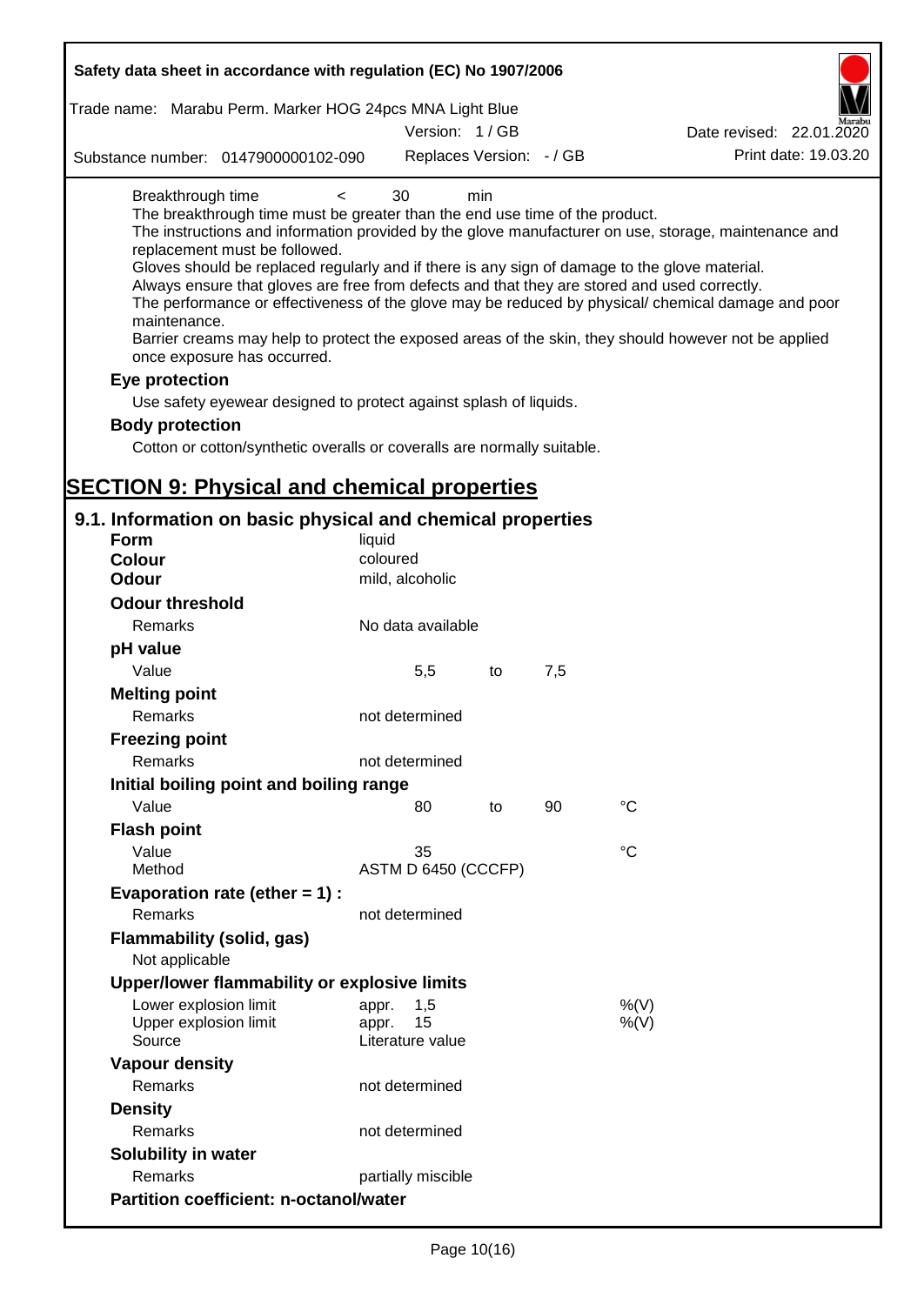| Safety data sheet in accordance with regulation (EC) No 1907/2006                                                                                                     |                          |                                                           |    |   |             |                                                                   |
|-----------------------------------------------------------------------------------------------------------------------------------------------------------------------|--------------------------|-----------------------------------------------------------|----|---|-------------|-------------------------------------------------------------------|
| Trade name: Marabu Perm. Marker HOG 24pcs MNA Light Blue                                                                                                              | Date revised: 22.01.2020 |                                                           |    |   |             |                                                                   |
| Substance number: 0147900000102-090                                                                                                                                   |                          | Replaces Version: - / GB                                  |    |   |             | Print date: 19.03.20                                              |
| Remarks                                                                                                                                                               |                          | Not applicable                                            |    |   |             |                                                                   |
| Ignition temperature                                                                                                                                                  |                          |                                                           |    |   |             |                                                                   |
| Value<br>Source                                                                                                                                                       | appr.                    | 287<br>Literature value                                   |    |   | $^{\circ}C$ |                                                                   |
|                                                                                                                                                                       |                          |                                                           |    |   |             |                                                                   |
| <b>Viscosity</b><br>Value                                                                                                                                             |                          | 3                                                         |    | 6 | mPa.s       |                                                                   |
| <b>Efflux time</b>                                                                                                                                                    |                          |                                                           | to |   |             |                                                                   |
| Remarks                                                                                                                                                               |                          | not determined                                            |    |   |             |                                                                   |
| <b>Explosive properties</b>                                                                                                                                           |                          |                                                           |    |   |             |                                                                   |
| evaluation                                                                                                                                                            |                          |                                                           |    |   |             |                                                                   |
| <b>Oxidising properties</b>                                                                                                                                           | no                       |                                                           |    |   |             |                                                                   |
| evaluation                                                                                                                                                            |                          | None known                                                |    |   |             |                                                                   |
|                                                                                                                                                                       |                          |                                                           |    |   |             |                                                                   |
| 9.2. Other information                                                                                                                                                |                          |                                                           |    |   |             |                                                                   |
| <b>Other information</b>                                                                                                                                              |                          |                                                           |    |   |             |                                                                   |
| The physical specifications are approximate values and refer to the used safety relevant component(s).                                                                |                          |                                                           |    |   |             |                                                                   |
| <b>SECTION 10: Stability and reactivity</b>                                                                                                                           |                          |                                                           |    |   |             |                                                                   |
| 10.1. Reactivity                                                                                                                                                      |                          |                                                           |    |   |             |                                                                   |
| No hazardous reactions when stored and handled according to prescribed instructions.                                                                                  |                          |                                                           |    |   |             |                                                                   |
| 10.2. Chemical stability<br>Stable under recommended storage and handling conditions (see section 7).                                                                 |                          |                                                           |    |   |             |                                                                   |
| 10.3. Possibility of hazardous reactions<br>Keep away from oxidising agents, strongly alkaline and strongly acid materials in order to avoid<br>exothermic reactions. |                          |                                                           |    |   |             |                                                                   |
| 10.4. Conditions to avoid<br>When exposed to high temperatures may produce hazardous decomposition products.                                                          |                          |                                                           |    |   |             |                                                                   |
| 10.5. Incompatible materials<br>No hazardous reactions when stored and handled according to prescribed instructions.                                                  |                          |                                                           |    |   |             |                                                                   |
| 10.6. Hazardous decomposition products                                                                                                                                |                          |                                                           |    |   |             |                                                                   |
| See chapter 5.2 (Firefighting measures - Special hazards arising from the substance or mixture).                                                                      |                          |                                                           |    |   |             |                                                                   |
| <b>SECTION 11: Toxicological information</b>                                                                                                                          |                          |                                                           |    |   |             |                                                                   |
| 11.1. Information on toxicological effects                                                                                                                            |                          |                                                           |    |   |             |                                                                   |
|                                                                                                                                                                       |                          |                                                           |    |   |             |                                                                   |
| <b>Acute oral toxicity</b>                                                                                                                                            |                          |                                                           |    |   |             |                                                                   |
| <b>ATE</b><br>$\geq$<br>Method                                                                                                                                        |                          | 2.000<br>calculated value (Regulation (EC) No. 1272/2008) |    |   | mg/kg       |                                                                   |
| <b>Acute oral toxicity (Components)</b>                                                                                                                               |                          |                                                           |    |   |             |                                                                   |
|                                                                                                                                                                       |                          |                                                           |    |   |             |                                                                   |
| 1-Methoxy-2-propanol<br><b>Species</b>                                                                                                                                | rat                      |                                                           |    |   |             |                                                                   |
| LD50                                                                                                                                                                  |                          | 5200                                                      |    |   | mg/kg       |                                                                   |
| <b>Benzyl alcohol</b>                                                                                                                                                 |                          |                                                           |    |   |             |                                                                   |
| <b>Species</b>                                                                                                                                                        | rat                      |                                                           |    |   |             |                                                                   |
| LD50                                                                                                                                                                  |                          | 1620                                                      |    |   | mg/kg       |                                                                   |
| <b>Acute dermal toxicity</b>                                                                                                                                          |                          |                                                           |    |   |             |                                                                   |
| Remarks                                                                                                                                                               |                          |                                                           |    |   |             | Based on available data, the classification criteria are not met. |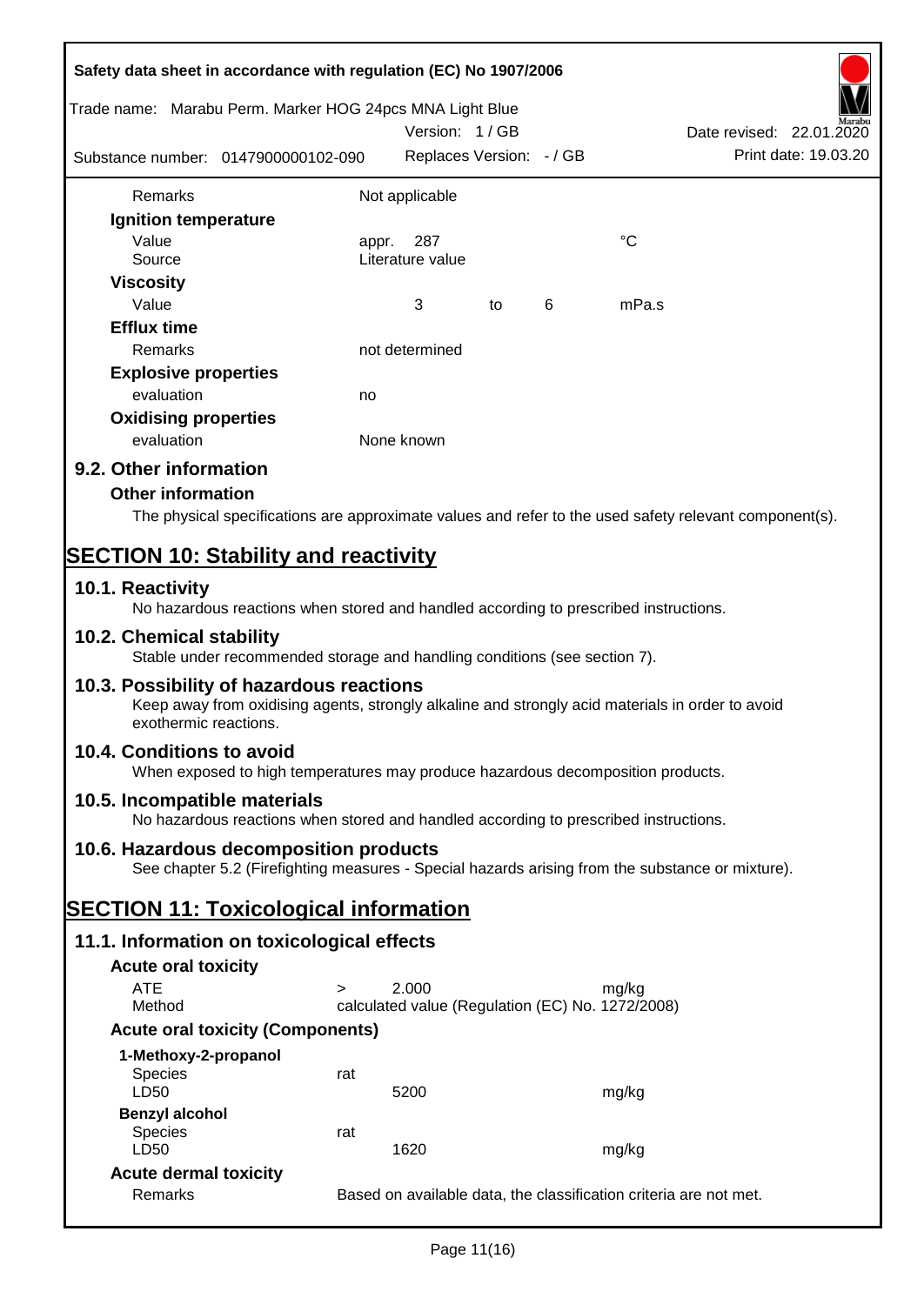| Trade name: Marabu Perm. Marker HOG 24pcs MNA Light Blue<br>Substance number: 0147900000102-090    |                 |            | Version: 1/GB<br>Replaces Version: - / GB |                                                  | Date revised: 22.01.2020<br>Print date: 19.03.20                                                     |
|----------------------------------------------------------------------------------------------------|-----------------|------------|-------------------------------------------|--------------------------------------------------|------------------------------------------------------------------------------------------------------|
| <b>Acute dermal toxicity (Components)</b>                                                          |                 |            |                                           |                                                  |                                                                                                      |
| 1-Methoxy-2-propanol                                                                               |                 |            |                                           |                                                  |                                                                                                      |
| Species                                                                                            | rabbit          |            |                                           |                                                  |                                                                                                      |
| LD50                                                                                               |                 | 14000      |                                           | mg/kg                                            |                                                                                                      |
| <b>Acute inhalational toxicity</b><br><b>ATE</b>                                                   | >               | 20         |                                           | mg/l                                             |                                                                                                      |
| Administration/Form                                                                                | Vapors          |            |                                           |                                                  |                                                                                                      |
| Method                                                                                             |                 |            |                                           | calculated value (Regulation (EC) No. 1272/2008) |                                                                                                      |
| Remarks                                                                                            |                 |            |                                           |                                                  | Based on available data, the classification criteria are not met.                                    |
| <b>Acute inhalative toxicity (Components)</b>                                                      |                 |            |                                           |                                                  |                                                                                                      |
| <b>Benzyl alcohol</b>                                                                              |                 |            |                                           |                                                  |                                                                                                      |
| Species                                                                                            | rat             |            |                                           |                                                  |                                                                                                      |
| LD <sub>0</sub><br>Duration of exposure                                                            |                 | 4,178<br>4 | h                                         | mg/l                                             |                                                                                                      |
| Administration/Form                                                                                | Dust/Mist       |            |                                           |                                                  |                                                                                                      |
| Method                                                                                             | <b>OECD 403</b> |            |                                           |                                                  |                                                                                                      |
| <b>Benzyl alcohol</b>                                                                              |                 |            |                                           |                                                  |                                                                                                      |
| Species                                                                                            | rat             |            |                                           |                                                  |                                                                                                      |
| LD50<br>Duration of exposure                                                                       | $\geq$          | 5<br>4     | h                                         | mg/l                                             |                                                                                                      |
| Administration/Form                                                                                | Dust/Mist       |            |                                           |                                                  |                                                                                                      |
| Method                                                                                             | <b>OECD 403</b> |            |                                           |                                                  |                                                                                                      |
| <b>Skin corrosion/irritation</b>                                                                   |                 |            |                                           |                                                  |                                                                                                      |
| Remarks                                                                                            |                 |            |                                           |                                                  | Based on available data, the classification criteria are not met.                                    |
| Serious eye damage/irritation                                                                      |                 |            |                                           |                                                  |                                                                                                      |
| evaluation                                                                                         | irritant        |            |                                           |                                                  |                                                                                                      |
| Remarks                                                                                            |                 |            | The classification criteria are met.      |                                                  |                                                                                                      |
| <b>Sensitization</b>                                                                               |                 |            |                                           |                                                  |                                                                                                      |
| Remarks                                                                                            |                 |            |                                           |                                                  | Based on available data, the classification criteria are not met.                                    |
| <b>Mutagenicity</b>                                                                                |                 |            |                                           |                                                  |                                                                                                      |
| Remarks                                                                                            |                 |            |                                           |                                                  | Based on available data, the classification criteria are not met.                                    |
| <b>Reproductive toxicity</b>                                                                       |                 |            |                                           |                                                  |                                                                                                      |
| Remarks                                                                                            |                 |            |                                           |                                                  | Based on available data, the classification criteria are not met.                                    |
| Carcinogenicity                                                                                    |                 |            |                                           |                                                  |                                                                                                      |
| Remarks                                                                                            |                 |            |                                           |                                                  | Based on available data, the classification criteria are not met.                                    |
| <b>Specific Target Organ Toxicity (STOT)</b>                                                       |                 |            |                                           |                                                  |                                                                                                      |
| <b>Single exposure</b>                                                                             |                 |            |                                           |                                                  |                                                                                                      |
| Remarks                                                                                            |                 |            | The classification criteria are met.      |                                                  |                                                                                                      |
| evaluation                                                                                         |                 |            | May cause drowsiness or dizziness.        |                                                  |                                                                                                      |
| <b>Repeated exposure</b><br>Remarks                                                                |                 |            |                                           |                                                  | Based on available data, the classification criteria are not met.                                    |
| <b>Aspiration hazard</b>                                                                           |                 |            |                                           |                                                  |                                                                                                      |
| Based on available data, the classification criteria are not met.                                  |                 |            |                                           |                                                  |                                                                                                      |
| <b>Experience in practice</b>                                                                      |                 |            |                                           |                                                  |                                                                                                      |
| Exposure to component solvents vapours concentration in excess of the stated occupational exposure |                 |            |                                           |                                                  | limit may result in adverse health effects such as mucous membrane and respiratory system irritation |

dizziness, fatigue, muscular weakness, drowsiness and in extreme cases, loss of consciousness. Solvents may cause some of the above effects by absorption through the skin. Repeated or prolonged contact with the mixture may cause removal of natural fat from the skin resulting in non-allergic contact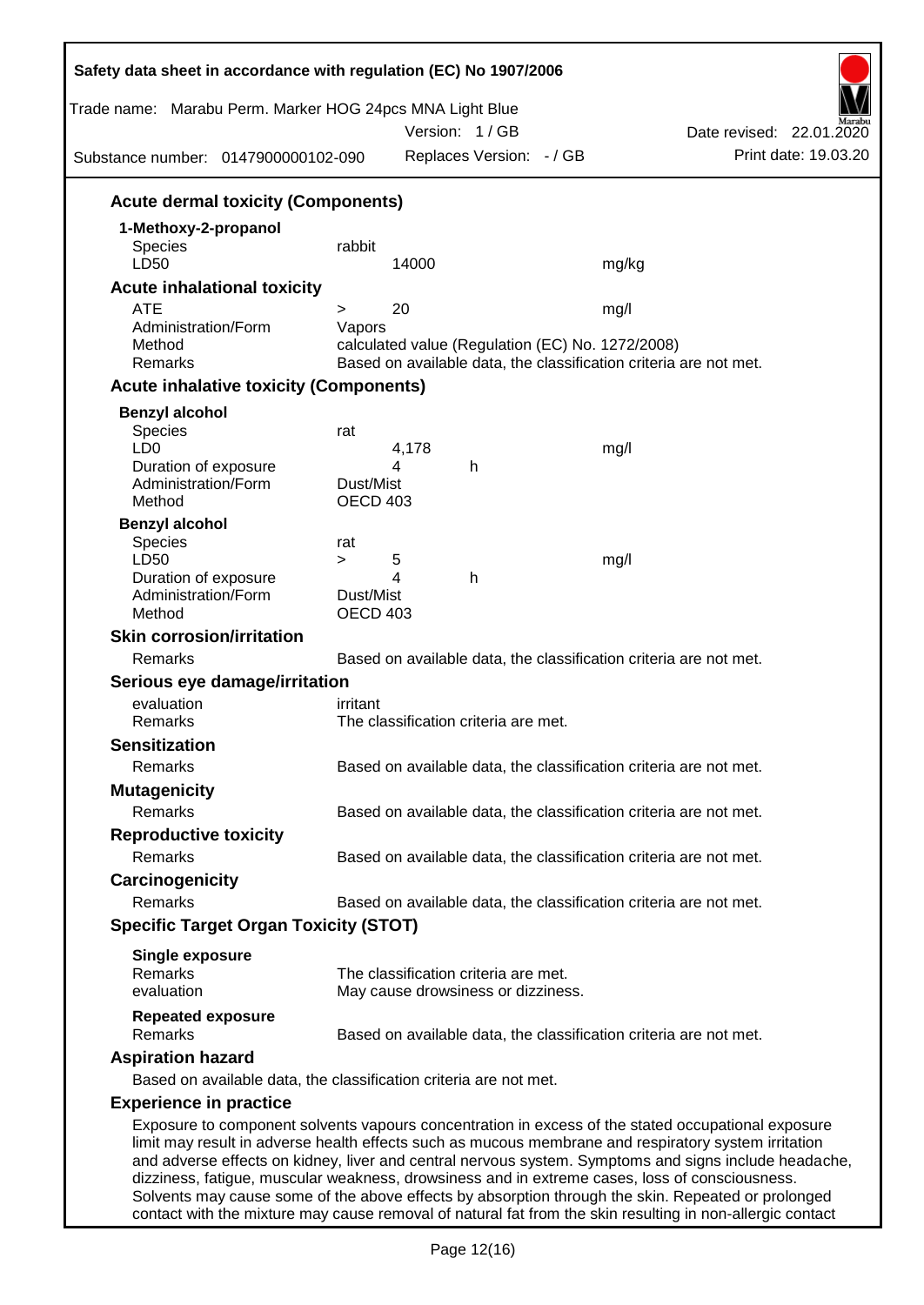| Safety data sheet in accordance with regulation (EC) No 1907/2006                                                                                                                                                                                                                                                                                                                                                                                                                                                                                                                                 |        |                               |                                    |                                                            |                                                                                                       |
|---------------------------------------------------------------------------------------------------------------------------------------------------------------------------------------------------------------------------------------------------------------------------------------------------------------------------------------------------------------------------------------------------------------------------------------------------------------------------------------------------------------------------------------------------------------------------------------------------|--------|-------------------------------|------------------------------------|------------------------------------------------------------|-------------------------------------------------------------------------------------------------------|
| Trade name: Marabu Perm. Marker HOG 24pcs MNA Light Blue                                                                                                                                                                                                                                                                                                                                                                                                                                                                                                                                          |        |                               |                                    |                                                            |                                                                                                       |
|                                                                                                                                                                                                                                                                                                                                                                                                                                                                                                                                                                                                   |        |                               | Version: 1/GB                      |                                                            | Date revised: 22.01.2020                                                                              |
| Substance number: 0147900000102-090                                                                                                                                                                                                                                                                                                                                                                                                                                                                                                                                                               |        |                               | Replaces Version: - / GB           |                                                            | Print date: 19.03.20                                                                                  |
| dermatitis and absorption through the skin. The liquid splashed in the eyes may cause irritation and<br>known, delayed and immediate effects and also chronic effects of components from short-term and<br>long-term exposure by oral, inhalation and dermal routes of exposure and eye contact.<br><b>Other information</b><br>There are no data available on the mixture itself.<br>The mixture has been assessed following the additivity method of the CLP Regulation (EC) No<br>1272/2008 and classified for toxicological hazards accordingly.<br><b>SECTION 12: Ecological information</b> |        |                               |                                    |                                                            | reversible damage. Ingestion may cause nausea, diarrhoea and vomiting. This takes into account, where |
| 12.1. Toxicity                                                                                                                                                                                                                                                                                                                                                                                                                                                                                                                                                                                    |        |                               |                                    |                                                            |                                                                                                       |
| <b>General information</b>                                                                                                                                                                                                                                                                                                                                                                                                                                                                                                                                                                        |        |                               |                                    |                                                            |                                                                                                       |
| There are no data available on the mixture itself. Do not allow to enter drains or water courses. The<br>and is classified for eco-toxicological properties accordingly. See Sections 2 and 3 for details.                                                                                                                                                                                                                                                                                                                                                                                        |        |                               |                                    |                                                            | mixture has been assessed following the summation method of the CLP Regulation (EC) No 1272/2008      |
| <b>Fish toxicity (Components)</b>                                                                                                                                                                                                                                                                                                                                                                                                                                                                                                                                                                 |        |                               |                                    |                                                            |                                                                                                       |
| 1-Methoxy-2-propanol<br>Species<br>LC <sub>0</sub><br>Duration of exposure                                                                                                                                                                                                                                                                                                                                                                                                                                                                                                                        | $\geq$ | 4600<br>96                    | golden orfe (Leuciscus idus)<br>h. | mg/l                                                       |                                                                                                       |
| <b>Daphnia toxicity (Components)</b>                                                                                                                                                                                                                                                                                                                                                                                                                                                                                                                                                              |        |                               |                                    |                                                            |                                                                                                       |
| 1-Methoxy-2-propanol                                                                                                                                                                                                                                                                                                                                                                                                                                                                                                                                                                              |        |                               |                                    |                                                            |                                                                                                       |
| Species<br><b>EC50</b><br>Duration of exposure                                                                                                                                                                                                                                                                                                                                                                                                                                                                                                                                                    |        | Daphnia magna<br>23300<br>48  | h                                  | mg/l                                                       |                                                                                                       |
| <b>Algae toxicity (Components)</b>                                                                                                                                                                                                                                                                                                                                                                                                                                                                                                                                                                |        |                               |                                    |                                                            |                                                                                                       |
| 1-Methoxy-2-propanol                                                                                                                                                                                                                                                                                                                                                                                                                                                                                                                                                                              |        |                               |                                    |                                                            |                                                                                                       |
| <b>Species</b><br><b>EC50</b>                                                                                                                                                                                                                                                                                                                                                                                                                                                                                                                                                                     | $\geq$ | Desmodesmus<br>1000           |                                    | mg/l                                                       |                                                                                                       |
| Duration of exposure                                                                                                                                                                                                                                                                                                                                                                                                                                                                                                                                                                              |        | 168                           | h.                                 |                                                            |                                                                                                       |
| <b>Bacteria toxicity (Components)</b>                                                                                                                                                                                                                                                                                                                                                                                                                                                                                                                                                             |        |                               |                                    |                                                            |                                                                                                       |
| 1-Methoxy-2-propanol<br><b>Species</b><br><b>EC50</b>                                                                                                                                                                                                                                                                                                                                                                                                                                                                                                                                             | $\geq$ | activated sludge<br>1000      |                                    | mg/l                                                       |                                                                                                       |
| 12.2. Persistence and degradability                                                                                                                                                                                                                                                                                                                                                                                                                                                                                                                                                               |        |                               |                                    |                                                            |                                                                                                       |
| <b>General information</b><br>No data available                                                                                                                                                                                                                                                                                                                                                                                                                                                                                                                                                   |        |                               |                                    |                                                            |                                                                                                       |
| <b>Biodegradability (Components)</b>                                                                                                                                                                                                                                                                                                                                                                                                                                                                                                                                                              |        |                               |                                    |                                                            |                                                                                                       |
| 1-Methoxy-2-propanol<br>Value<br>Duration of test<br>evaluation<br>Method                                                                                                                                                                                                                                                                                                                                                                                                                                                                                                                         |        | 90<br>28<br><b>OECD 301 F</b> | d                                  | $\%$<br>Readily biodegradable (according to OECD criteria) |                                                                                                       |
| 12.3. Bioaccumulative potential                                                                                                                                                                                                                                                                                                                                                                                                                                                                                                                                                                   |        |                               |                                    |                                                            |                                                                                                       |
| <b>General information</b>                                                                                                                                                                                                                                                                                                                                                                                                                                                                                                                                                                        |        |                               |                                    |                                                            |                                                                                                       |
| There are no data available on the mixture itself.                                                                                                                                                                                                                                                                                                                                                                                                                                                                                                                                                |        |                               |                                    |                                                            |                                                                                                       |
| <b>Partition coefficient: n-octanol/water</b>                                                                                                                                                                                                                                                                                                                                                                                                                                                                                                                                                     |        |                               |                                    |                                                            |                                                                                                       |
| Remarks                                                                                                                                                                                                                                                                                                                                                                                                                                                                                                                                                                                           |        | Not applicable                |                                    |                                                            |                                                                                                       |
|                                                                                                                                                                                                                                                                                                                                                                                                                                                                                                                                                                                                   |        |                               |                                    |                                                            |                                                                                                       |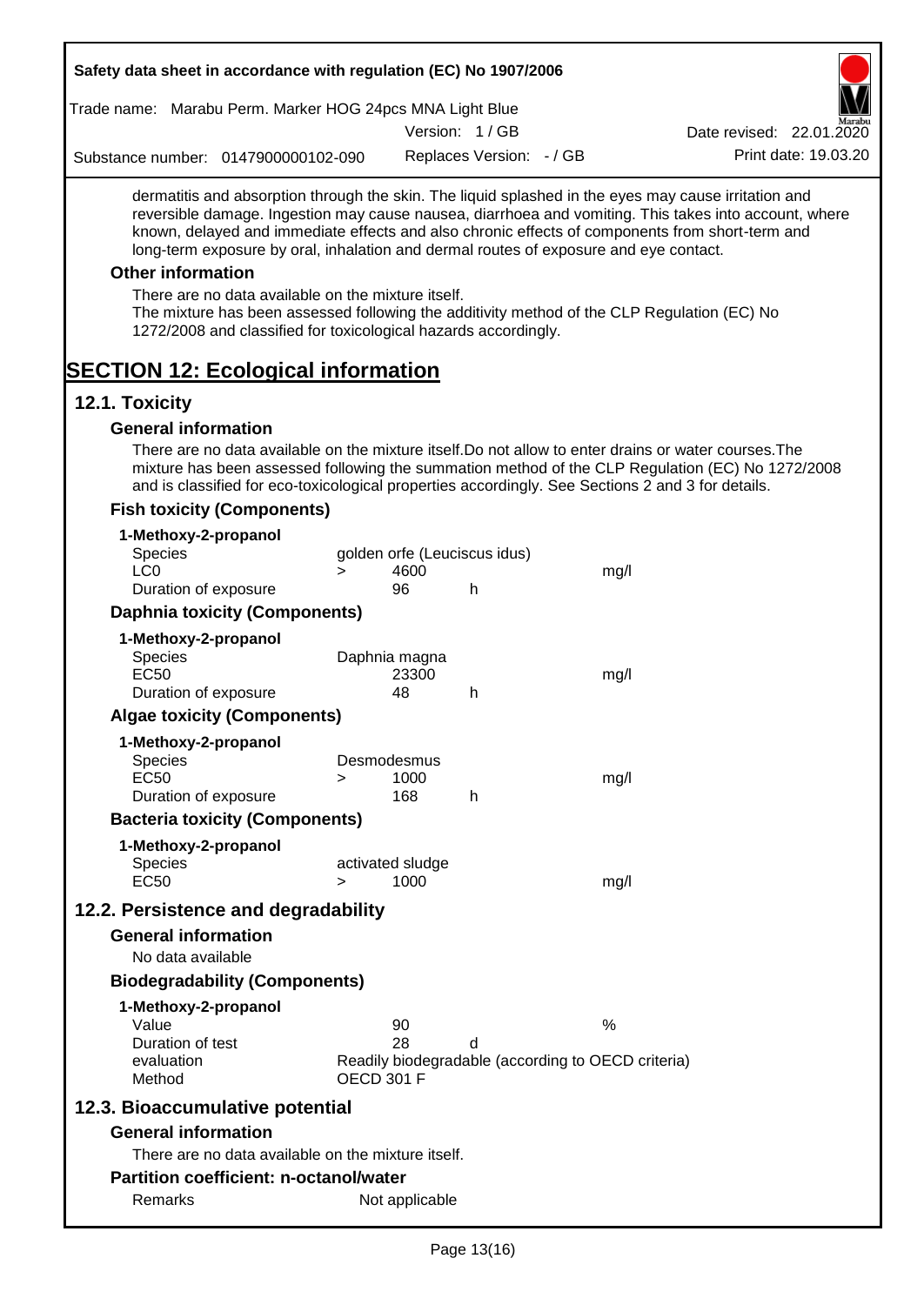Trade name: Marabu Perm. Marker HOG 24pcs MNA Light Blue

Version: 1 / GB

Substance number: 0147900000102-090

# **12.4. Mobility in soil**

# **General information**

There are no data available on the mixture itself.

# **12.5. Results of PBT and vPvB assessment**

### **General information**

There are no data available on the mixture itself.

# **12.6. Other adverse effects**

# **General information**

There are no data available on the mixture itself.

# **SECTION 13: Disposal considerations**

# **13.1. Waste treatment methods**

### **Disposal recommendations for the product**

Do not allow to enter drains or water courses. Wastes and emptied containers should be classified in accordance with relevant national regulation. The European Waste Catalogue classification of this product, when disposed of as waste is EWC waste code 08 03 12\* waste ink containing dangerous substances If this product is mixed with other wastes, the original waste product code may no longer apply and the appropriate code should be assigned. For further information contact your local waste authority.

### **Disposal recommendations for packaging**

Using information provided in this safety data sheet, advice should be obtained from the relevant waste authority on the classification of empty containers. Empty containers must be scrapped or reconditioned.

Not emptied containers are hazardous waste (waste code number 150110).

# **SECTION 14: Transport information**



Replaces Version:  $-$  / GB Print date: 19.03.20 Date revised: 22.01.2020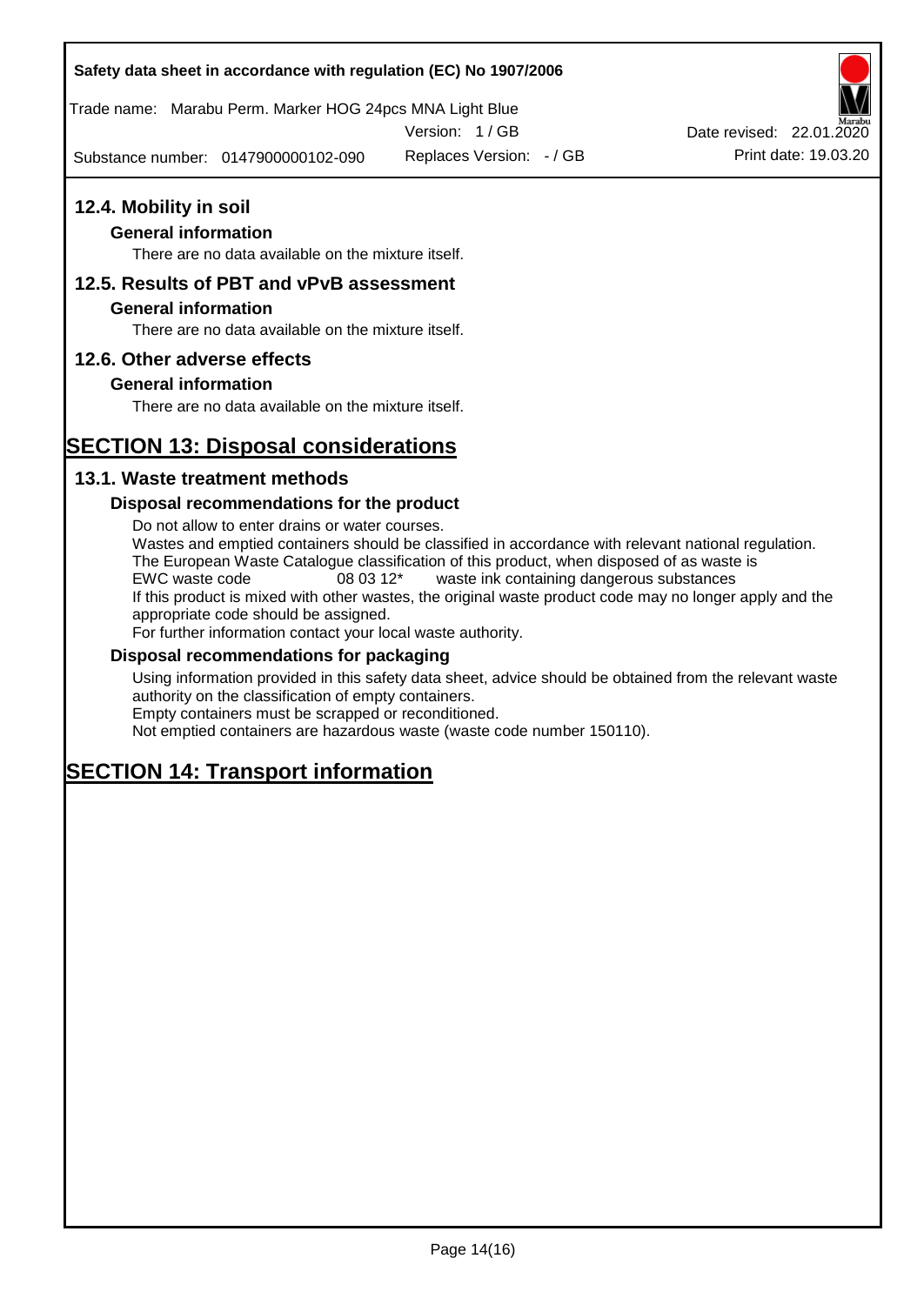# Trade name: Marabu Perm. Marker HOG 24pcs MNA Light Blue





Substance number: 0147900000102-090



|                                     | <b>Land transport ADR/RID</b> | <b>Marine transport</b><br><b>IMDG/GGVSee</b> | Air transport<br><b>ICAO/IATA</b> |
|-------------------------------------|-------------------------------|-----------------------------------------------|-----------------------------------|
| Tunnel restriction code             | D/E                           |                                               |                                   |
| 14.1. UN number                     | 1263                          | 1263                                          | 1263                              |
| 14.2. UN proper shipping name       | <b>PAINT</b>                  | <b>PAINT</b>                                  | <b>PAINT</b>                      |
| 14.3. Transport hazard<br>class(es) | 3                             | 3                                             | 3                                 |
| Label                               |                               |                                               |                                   |
| 14.4. Packing group                 | Ш                             | Ш                                             | Ш                                 |
| Special provision                   | 640E                          |                                               |                                   |
| <b>Limited Quantity</b>             | 5 <sub>1</sub>                |                                               |                                   |
| Transport category                  | 3                             |                                               |                                   |
| 14.5. Environmental hazards         |                               | no                                            |                                   |

# **Information for all modes of transport**

# **14.6. Special precautions for user**

Transport within the user's premises:

Always transport in closed containers that are upright and secure.

Ensure that persons transporting the product know what to do in the event of an accident or spillage.

# **Other information**

**14.7. Transport in bulk according to Annex II of Marpol and the IBC Code**

# no

# **SECTION 15: Regulatory information**

# **15.1. Safety, health and environmental regulations/legislation specific for the substance or mixture**

# **VOC**

VOC (EU) 75 %

# **Other information**

The product does not contain substances of very high concern (SVHC).

# **15.2. Chemical safety assessment**

For this preparation a chemical safety assessment has not been carried out.

# **SECTION 16: Other information**

**Hazard statements listed in Chapter 3**